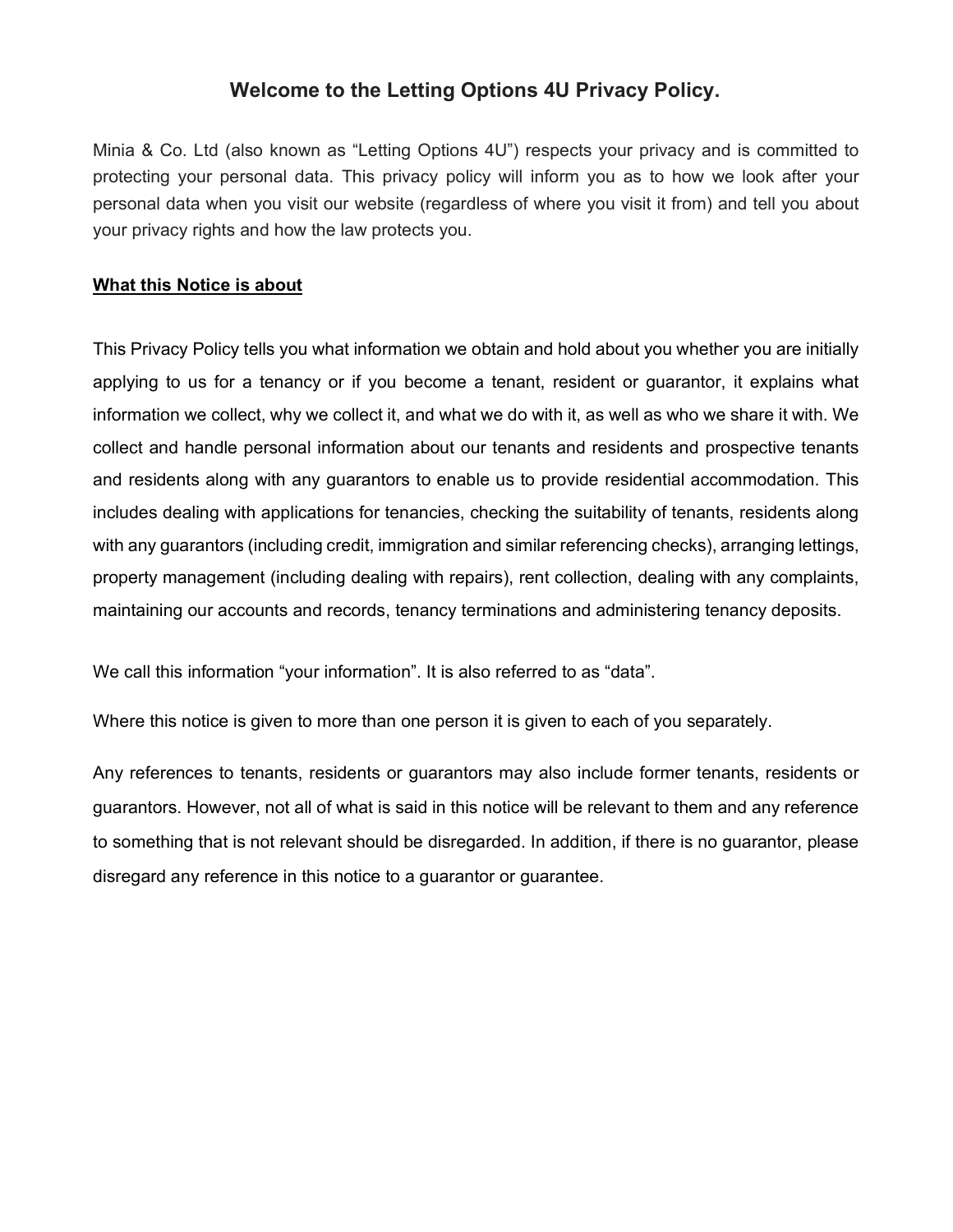You should read this notice when you give us information so you are aware of how and why we are using this. Please update us if any information supplied by you changes.

## Why we are giving you this notice

We are required by data protection law to give you this notice. We must be open with you about why information is collected about you and then what is done with it. We must act fairly in relation to this information. You have various legal rights relating to this information which are spelt out in more detail in this notice.

If you are already a tenant, resident or guarantor some of the items in this notice may not be relevant to you. Different information will be involved depending on whether you are a tenant, resident or guarantor.

In order that we can collect or use information about you there must be a legal basis or gateway for doing so. This notice identifies the relevant gateway for the various types of information we collect and hold about you. A detailed explanation of these gateways is given in this notice.

Under data protection legislation we can only process data "as necessary" and only to the extent that it is needed. For example, we can use your bank details regarding payments and other limited purposes only. However, in certain instances, as necessary, we can share any of your data, e.g. with our own professional advisers or letting and managing agents. We may also share any of your data, as necessary, with the police/law enforcement agencies or regulatory authorities.

References to a tenant in this notice also include a guarantor if there is one. This is because a guarantor underwrites a tenant's obligations so references to your tenancy are to include your guarantee.

#### **Controller**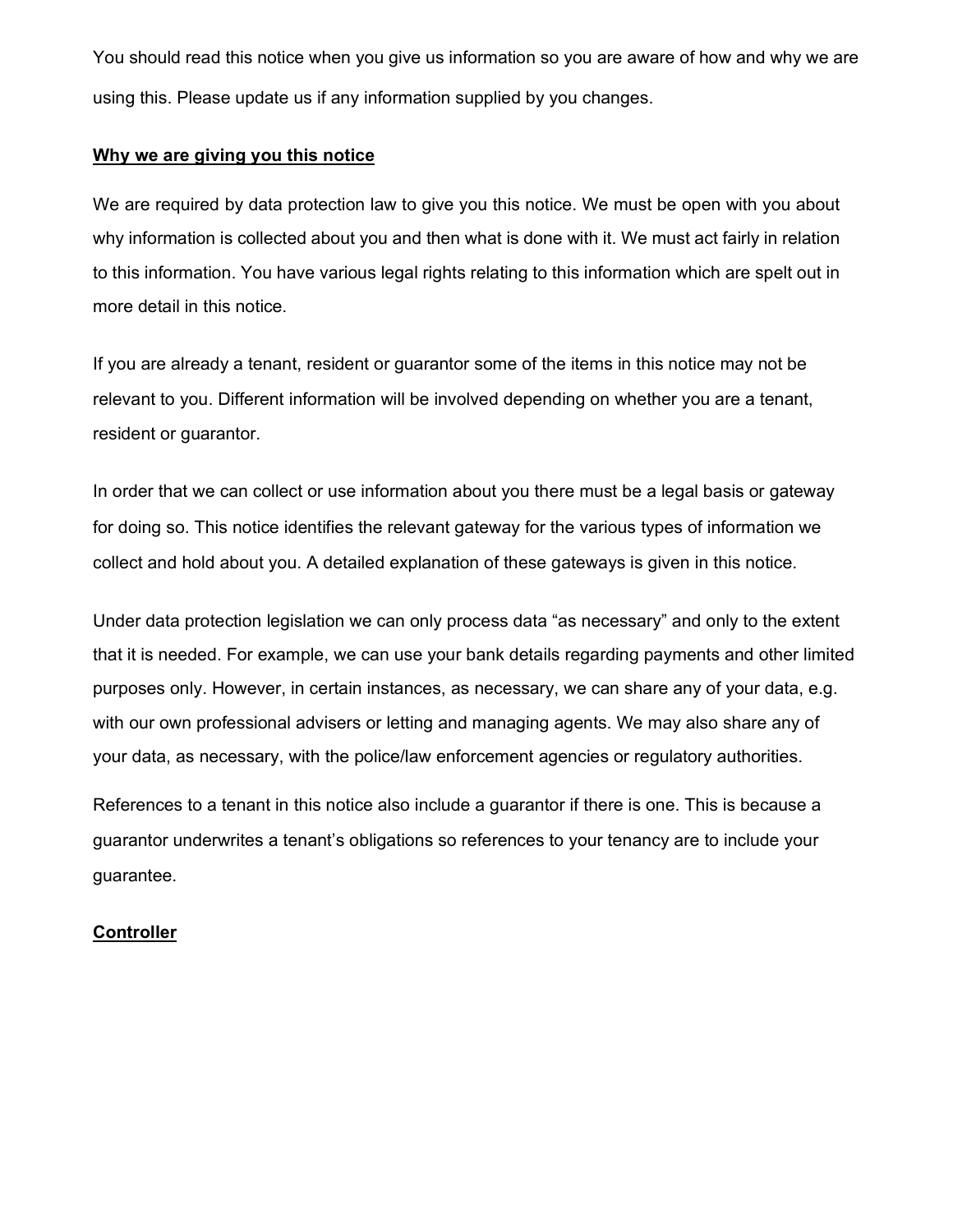Minia & Co Ltd is the controller and responsible for your personal data (collectively referred to as "MRC", "we", "us" or "our" in this privacy policy).

We have appointed a data privacy manager who is responsible for overseeing questions in relation to this privacy policy. If you have any questions about this privacy policy, including any requests to exercise your legal rights, please contact the data privacy manager using the details set out below.

# Contact Details

If you have any questions about this privacy policy or our privacy practices, please contact our data privacy manager in the following ways:

Full name of legal entity: Minia & Co. Ltd

Email address: info@lettingoptions4u.co.uk

Postal address: 42 Lytton Road, Barnet, EN5 5BY

You have the right to make a complaint at any time to the Information Commissioner's Office (ICO), the UK supervisory authority for data protection issues (www.ico.org.uk). We would, however, appreciate the chance to deal with your concerns before you approach the ICO so please contact us in the first instance.

# Changes to the Privacy Policy and your duty to inform us

We keep our privacy policy under regular review.

It is important that the personal data we hold about you is accurate and current. Please keep us informed if your personal data changes during your relationship with us.

## The data we collect/hold about you

We use different ways to collect data about you including the information you supply to us when applying for a tenancy/residency. If you fail to provide this information we may not be able to proceed.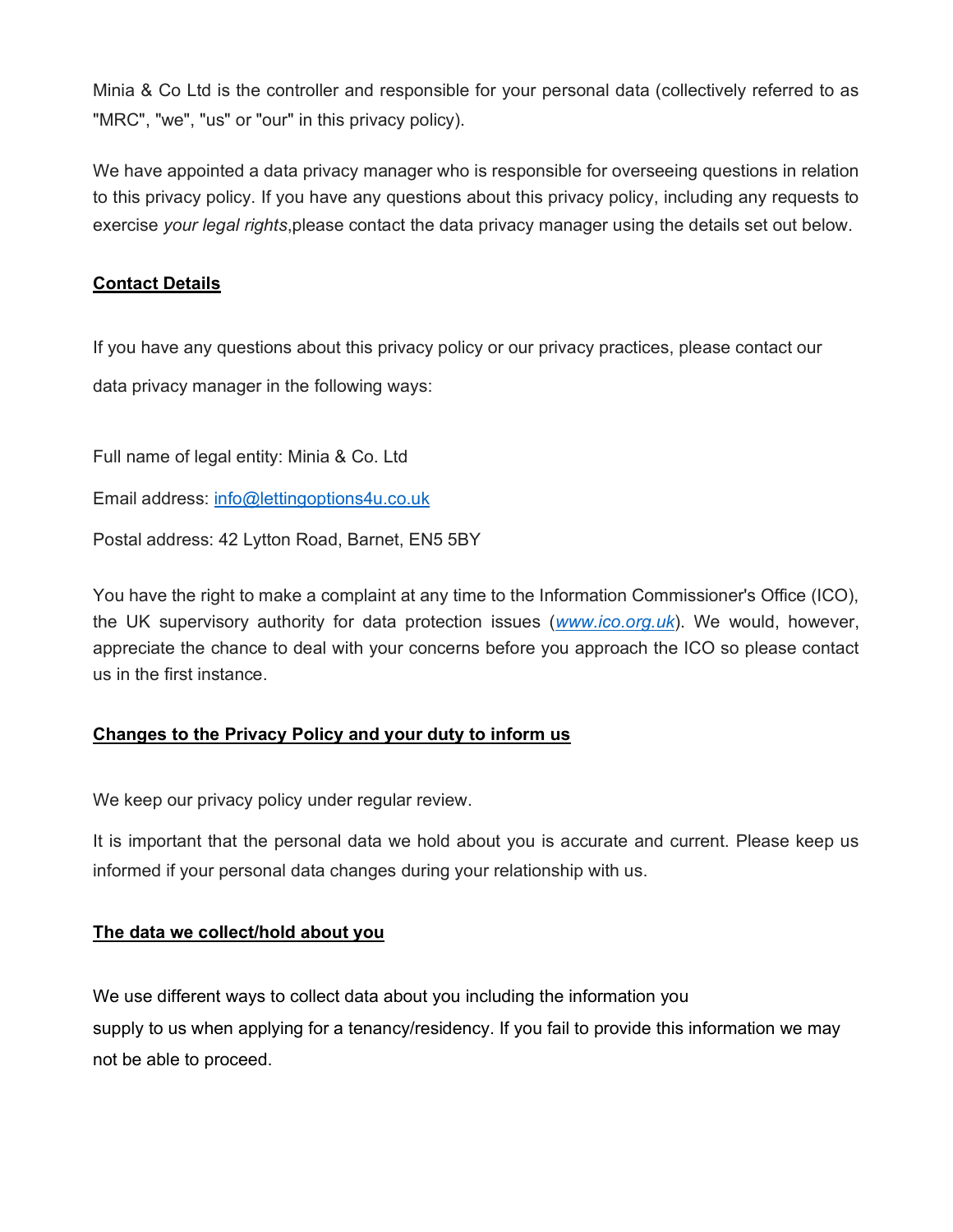As necessary personal data is processed by us (or by any letting/managing agent we retain relating

to tenants/prospective tenants/residents/prospective residents/guarantors consisting of the following as applicable:

- Identity and contact details including car registration
- Personal/background information including occupation/status
- Bank details
- Verification and credit status
- Deposit (if any) including return on tenancy termination
- Tenancy details including renewals, joint tenants, other residents and guarantors
- Immigration/right to rent checks (England only)
- Rent and other payments
- Recovery of arrears, claims or possession proceedings
- Repairs/health and safety/housing conditions
- Breach of tenancy terms/nuisance/anti social behaviour
- Council Tax liability
- Water charges payable
- Utilities and services provided
- Welfare Benefits
- Termination of tenancy
- Audio and CCTV recordings (if any)
- Complaints
- Insurance
- Health or disability
- Emails texts and other communications and via our website where we operate one.
- Website and online portal information.

We also generate and use data internally, e.g. our rent records.

We also collect and receive data about you from third parties. This may be information given to us by other tenants or residents or neighbours. It can include information from a guarantor where there is a guarantor for your tenancy or from a joint tenant or other residents. Public bodies such as local authorities or the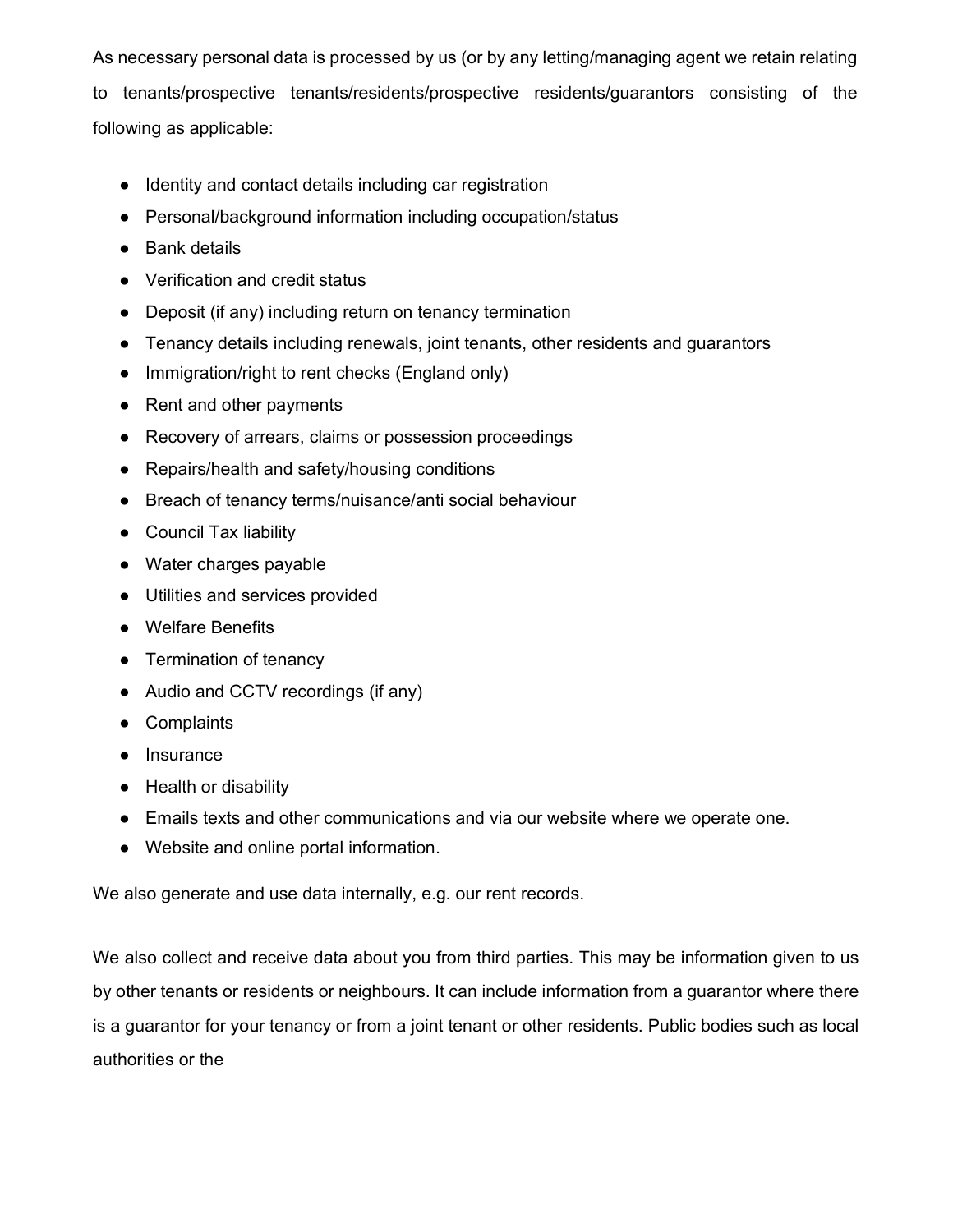police, or other law enforcement agencies may give us information about you. This can include the Department for Work and Pensions or the local authority where you are receiving Universal Credit or housing benefit. Information may be given to us relevant to Council Tax by the local authority. Utility companies or service providers may also give us personal information about you. Where the property is let or managed on our behalf by an agent the agent will supply us with information about you. We obtain information about you when we carry out credit checks or take up references. We may also receive information from you via websites or from online rental portals such as Openrent, Gumtree or Rightmove. Any information which we receive in this way is set out in the Table to this privacy notice which gives you more details about information which we can receive from third parties.

#### Sharing data with others

We will share information we hold with others, where this is necessary. When we do this, we must comply with data protection legislation. Information can be shared with other landlords including where you apply to another landlord for a tenancy; contractors/ suppliers; utilities and service providers; tradespeople; financial organisations (including banks and insurance companies); debt collection and tracing agents; public and government bodies (including those who administer benefits, such as the Department for Work and Pensions or the local authority); courts; police and law enforcement agencies; taxation authorities; local authorities in relation to Council Tax and regulatory functions; letting and managing agents; and any future owner of the property. We may need to share information with your next of kin etc., e.g. in an emergency. It may be necessary for us to share information with a future owner of the property if we are selling. We also may share information with professional advisers such as lawyers and accountants or an advice agency which involves sharing information about you with them. If you live in a flat we give information to the freeholder, managing agent etc., for the block of flats. We also send notifications to and have correspondence with any tenancy deposit scheme protecting any tenancy deposit which has been paid. In some cases, we may be under a legal obligation to provide information either because of the law or because of a contractual obligating binding on us. What we share will depend on what is necessary in the circumstances and more details are given in the Table in respect of different kinds of information which we hold about you.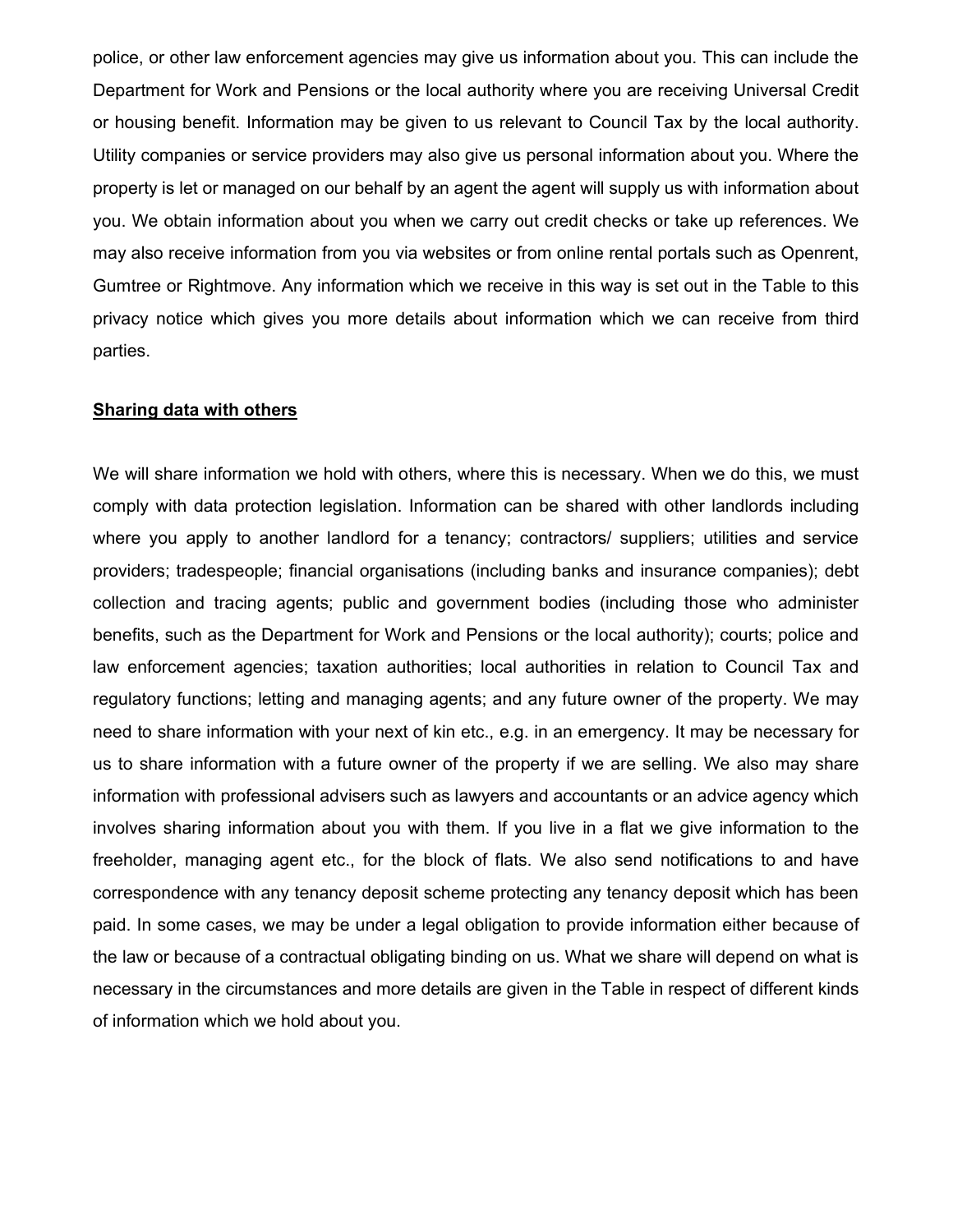#### Joint tenants and guarantors

Where you have a tenancy jointly with someone else or there is a guarantor for your tenancy, as necessary, we will share information either with the joint tenant or the guarantor (or both). This relates to your performance of your responsibilities under the tenancy agreement including information about any rent arrears or other breach of the tenancy terms. It can also relate to issues around the termination of the tenancy and any claims we may have as a result.

#### Immigration/right to rent checks

By law, in England, we are required to check your immigration status before we rent a property to you. This means that you are legally obliged to produce certain documentation (e.g. a passport or driving licence) to us. This applies whether or not you are a UK or EU citizen. Not only are we required to see original documentation but we must take and keep copies of it. We also check this documentation as part of our process to verify your identity at the outset of the tenancy. Prospective tenants and all adult residents who will live at the property must be checked.

#### Search engines, websites, etc

As necessary, we obtain information about you which is publically available via search engines such as Google or Facebook and websites. This will include information about you which you yourself made public. Further details are set out in the Table. However, when doing so we make sure that we comply with applicable guidelines under data protection legislation.

#### Special categories of data/sensitive personal data

In limited situations we will process information about your health or any disability. This data is given special protection under data protection law. Normally we would expect to ask you for your explicit consent before we collect or use this kind of data.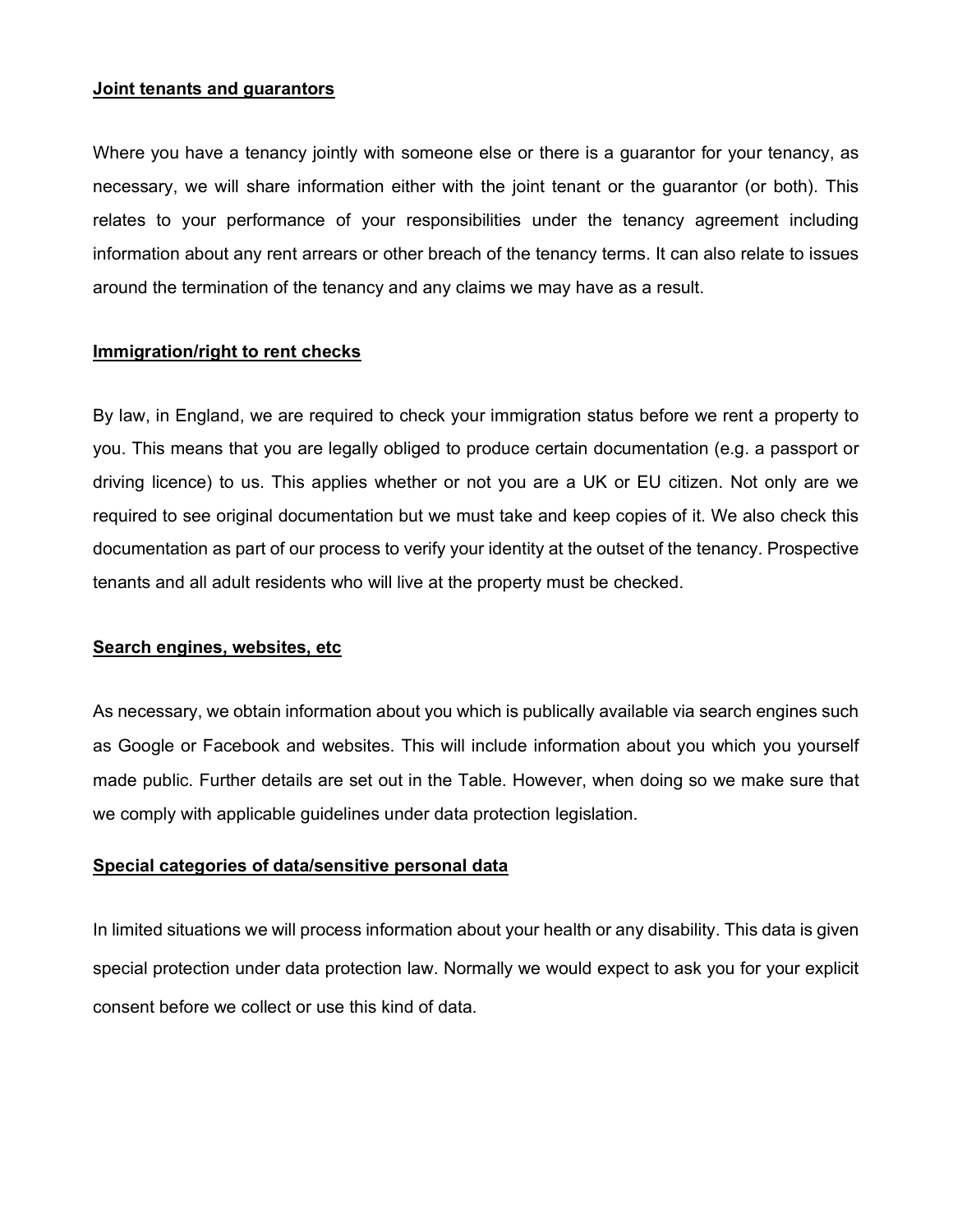#### Children

In cases where you rent a property where a child resides, information will be given to us about resident children; usually by an adult such as a parent on their behalf. Data protection law requires us to give such information additional protection where we collect or use it. In particular, where the rented property is located in England, we need to check on the age of any residents to see whether or not an immigration/right to rent check must be carried out.

#### Obligation to process data

Private renting is highly regulated so we are under various legal obligations. These include an obligation to carry out gas safety checks under gas safety legislation. We may need to handle data for this purpose, e.g. to give the contracted gas safety engineer access to the property. If the property is located within the area served by Welsh Water then we are legally obliged to pass over details of your occupancy of the property to enable them to collect water charges. In other areas, in line with Information Commissioner advice, we will pass over details of your occupancy to the relevant Water Company to enable them to collect water charges as it is in their legitimate interests to receive this information.

Legally we must also hold and process information relating to any tenancy deposit which you pay to us including sharing your information with a deposit scheme by which any deposit is protected

Under any statutory licensing schemes applicable to the property we may be required to give information to the local housing authority relating to your occupation of the property. Similarly, there are various regulatory requirements which may mean that we need to give information about you to public or local authorities or other regulatory authorities.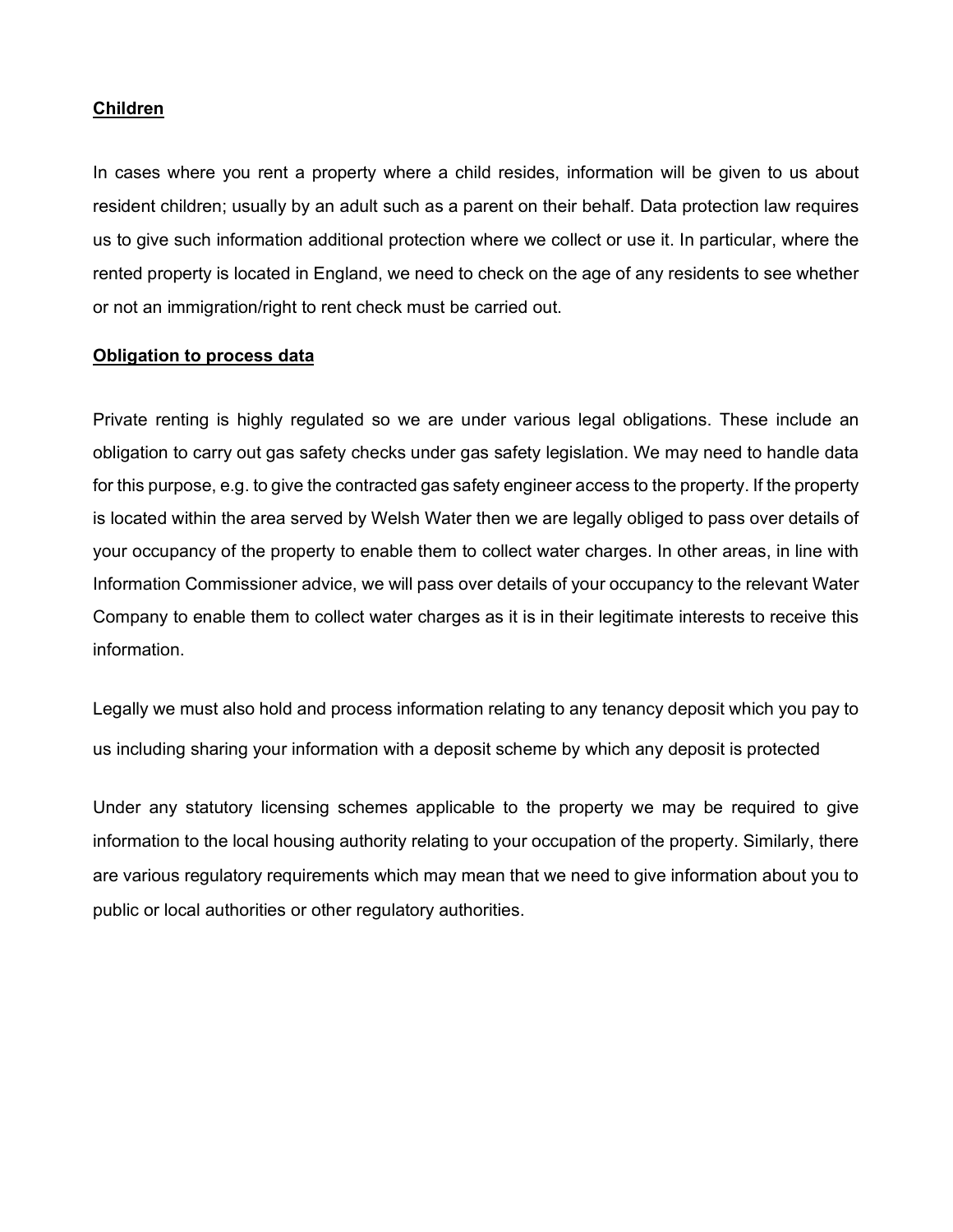## **Utilities**

Again, in line with advice from the Information Commissioner we consider that it is in the legitimate interests of utility companies to receive information about occupants of the property to enable them to bill you for utilities (unless these are included within your rent).

## Council Tax

Likewise, we notify local authorities of your occupancy relevant to the collection of Council Tax. In any event they are entitled to serve notice upon us requiring this information if they choose to do so.

#### Why we collect data and the legal basis for processing your personal data

We must tell you why we collect and hold information about you.

We must also have a legal basis before we are allowed to collect or process your personal data. Processing personal data includes recording, storing, altering, using, sharing or deleting data. We only need one of these "gateways" and for our purposes they are –

- Consent may be requested in certain cases, e.g. to obtain a generally we reference but do not rely on your consent to process your personal data.
- To perform our contract so that we can carry out our responsibilities under the tenancy agreement with you, including anything you request us to do with a view to you becoming a tenant (or resident).
- Compliance by us with a statutory or other legal obligation.
- Where this is in your vital interests, e.g. if there is a life-threatening situation.
- Where we are pursuing our own legitimate interests or those of a third party. This will not apply if our interests are overridden by your interests or your fundamental rights and freedoms. We must carry out a balancing exercise therefore to decide whether we can rely on this gateway to ensure that it applies. In each case we have done this and we do not consider your interests, rights or freedoms outweigh our own or those of the third party concerned.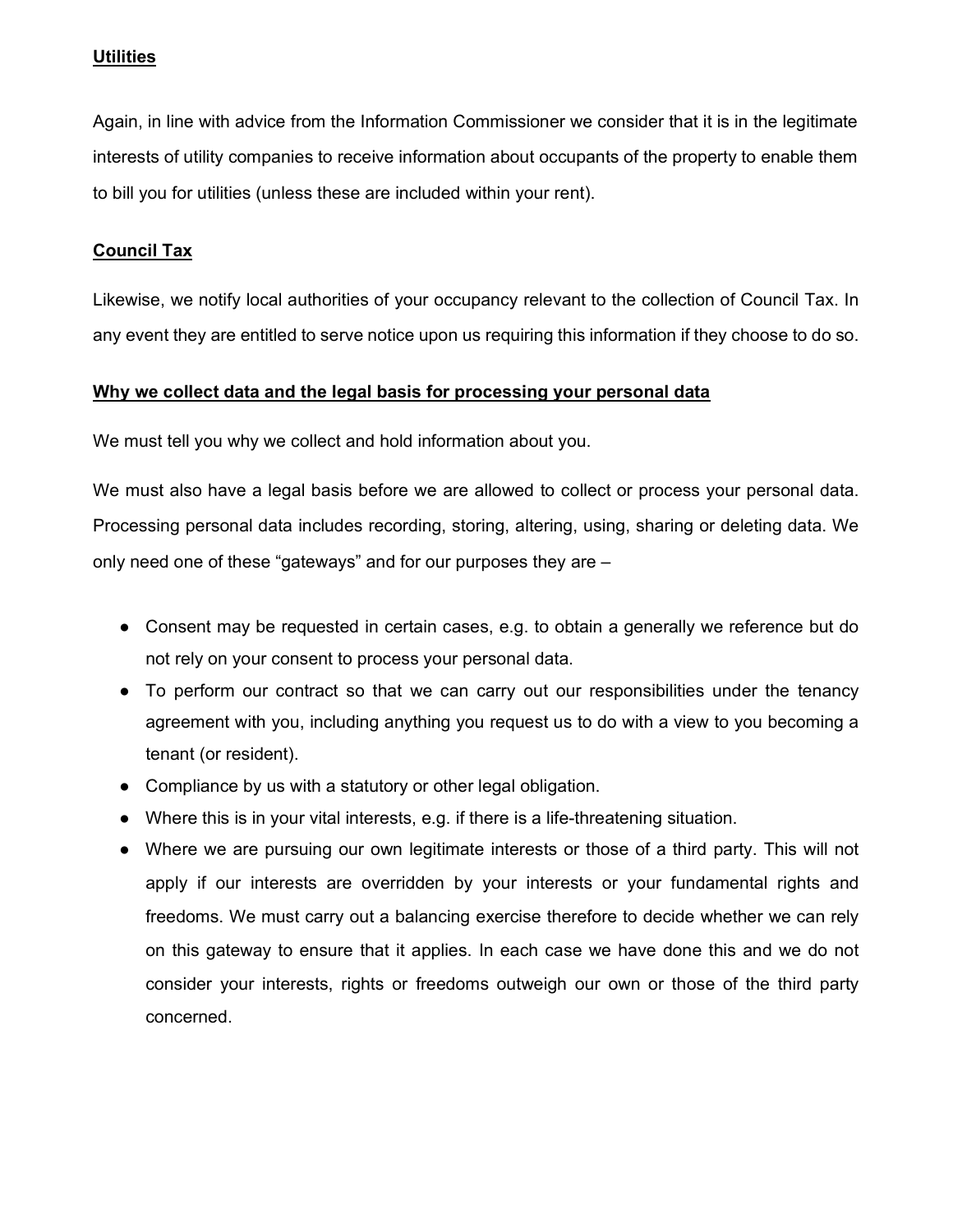This notice identifies the relevant gateway applicable in each case. In some cases, we will rely on more than one gateway depending on the particular purpose for which we are using your data. Additionally, any data must be processed by us fairly and openly.

## Why we process your data

The various purposes for which it may be necessary for us to process various categories of your information include: -

- In our legitimate interests for deciding on the suitability of a proposed tenant/resident
- In our legitimate interests for verifying the credit worthiness/suitability of tenants/residents
- Our legal obligation to check immigration status/right to rent. This is also to verify identities.;
- To perform our tenancy contract to deal with joint tenants and residents who are linked to the tenancy
- To perform our contract to complete the tenancy agreement
- In our legitimate interests to secure rental payments/performance of tenant obligations, e.g. deposits and guarantors
- For contractual performance for rent collection and collection of other payments including banking details
- For contractual performance for managing the tenancy and the property
- For contractual performance and/or in our legitimate interests for record keeping
- For contractual performance for arranging repairs and maintaining the condition of the property and keeping it in a safe condition.
- For contractual performance for monitoring and enforcement of tenant responsibilities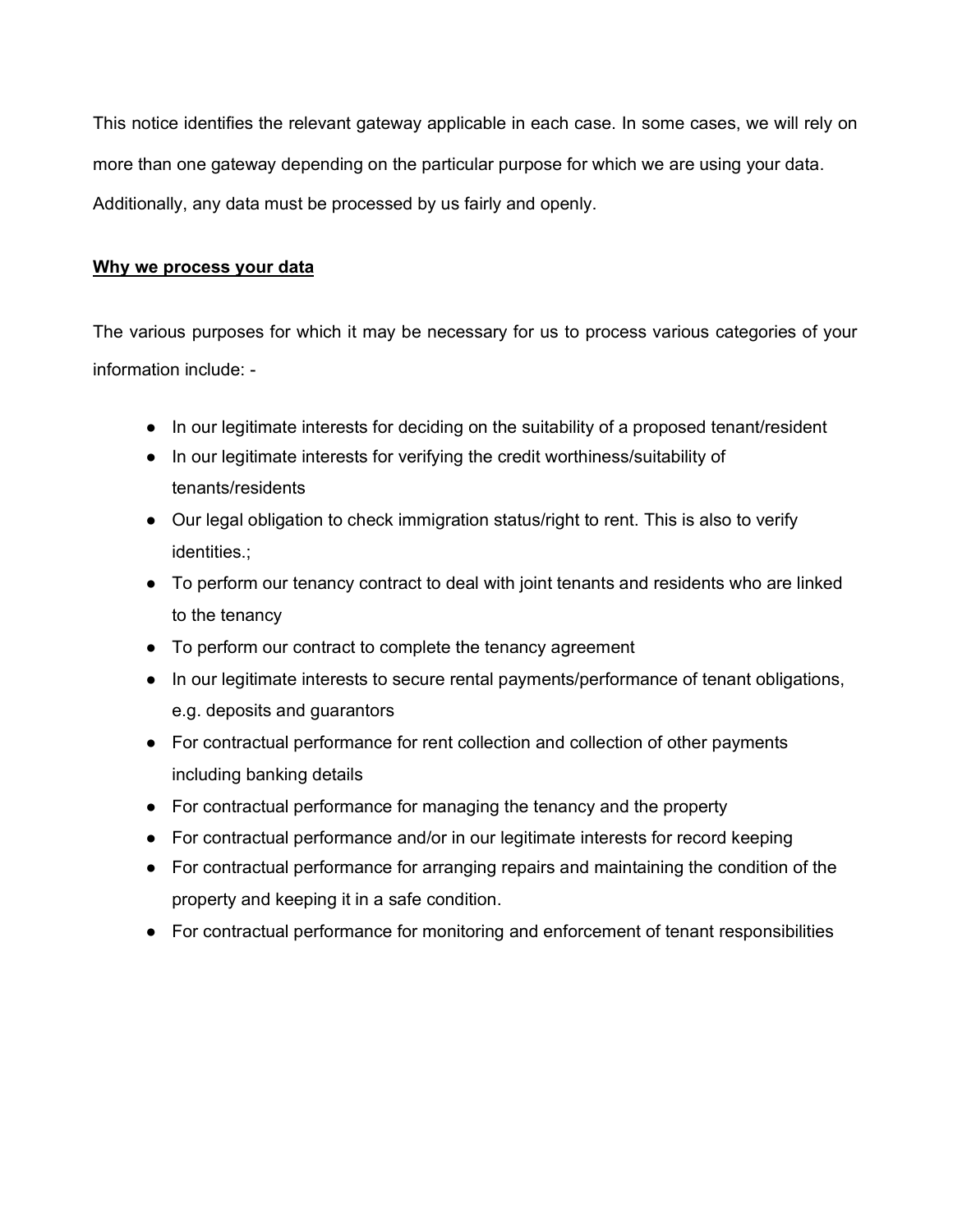- For contractual performance or in our legitimate interests for recovering debts and other payments due, including any possession proceedings
- In our legitimate interests for administering liability for Council Tax
- Our legal obligation (in the Welsh Water area) or otherwise in our legitimate interests and those of the Water company for the payment of water charges
- In our legitimate interests and those of the provider relating to arranging and paying for utilities and services
- In our legitimate interests for dealing with welfare benefits (including Universal Credit and housing benefit) where payable in respect of the rent
- In our legitimate interests in relation to tenancy termination including the return of any deposit
- In our legitimate interests for processing complaints
- For contractual performance or in our legitimate interests for dealing with health and disability issues relating to tenants/residents
- In our legitimate interests for obtaining and holding audio and cctv recordings
- To perform our legal obligations to provide information to public or local authorities who are legally entitled to require this information
- In your vital interests for contacting next of kin etc., in an emergency
- In our legitimate interests for the storage of emails, records of calls and other communications
- In accordance with our legal obligations if you exercise your rights under data protection law
- To perform our legal obligations for compliance with legal and regulatory requirements
- In our legitimate interests for the establishment and defence of legal rights
- In our legitimate interests for prevention, detection and investigation of crime and anti social behaviour and the security of any website or other means of electronic communication

We may change the purposes where this is compatible for the purpose for which we obtained the data originally. If we need to use your data for a non-compatible purpose we will notify you and explain the legal gateway that allows us to do so. We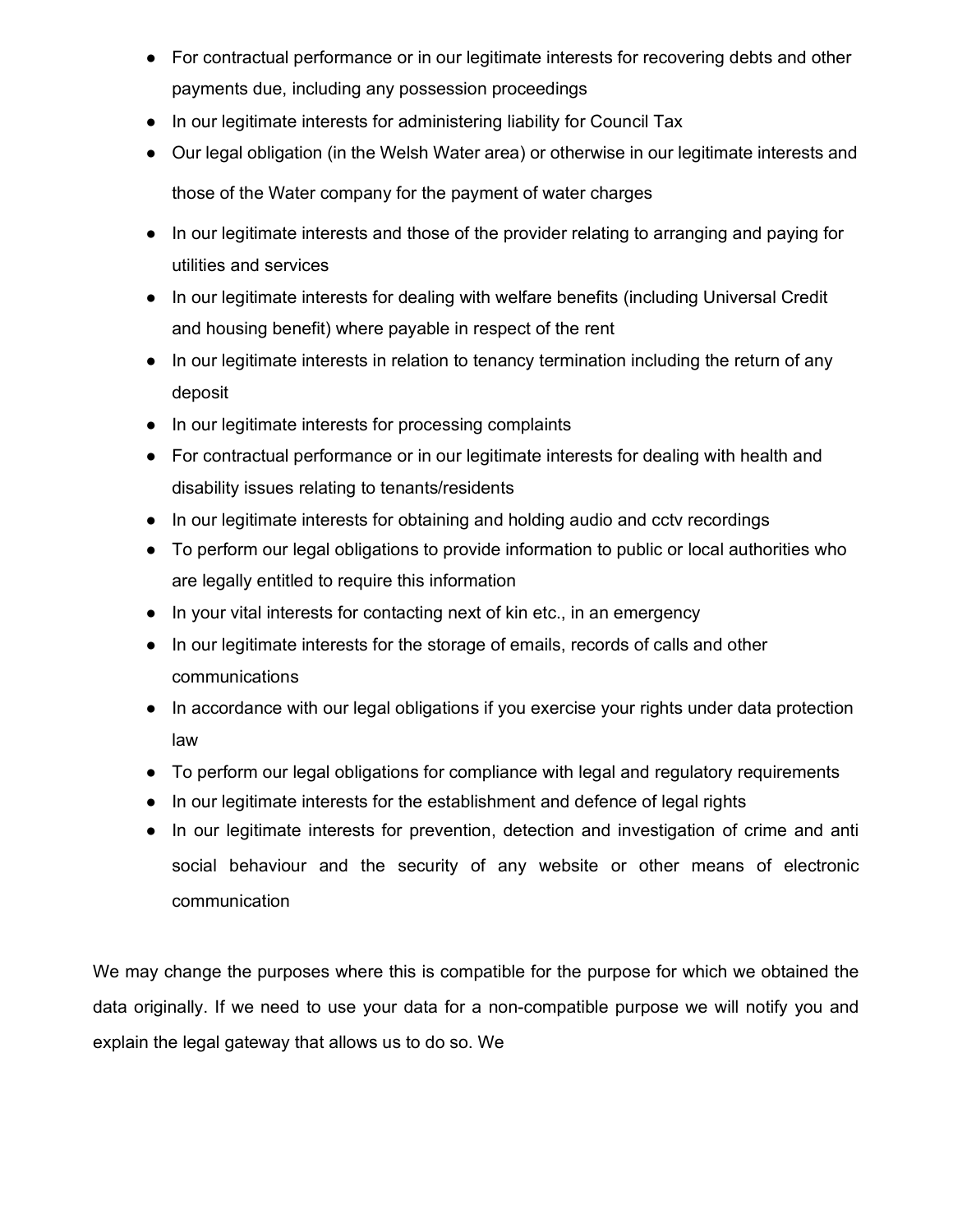may process your information without your knowledge where this is required or permitted by law. More information about what we do with data and why, along with the relevant legal gateway is given in the Table. This also tells you who we share data with and receive it from.

#### Retaining Communications

We will monitor, record and retain your calls, emails, text messages, social media messages and other communications. This is in our legitimate interests to maintain an accurate record of these. This may be necessary to manage your tenancy or the property or to deal with your application for a tenancy or to deal with tenants/residents or prospective tenants/residents/guarantors. We need these records for our ongoing dealings with you, including our data protection obligations.

#### Length of storage of data

Data can only be stored on a time limited basis and not indefinitely. We will hold personal data about you for the duration of your tenancy and for seven years after your tenancy has ended. This is the statutory limitation period six years plus a further year to allow for service of proceedings should proceedings commence later. We are also required to retain information for up to six years for tax purposes. If your tenancy application does not go ahead then we retain data for one year.

#### Storage and security of data

We have put in place appropriate security measures to prevent your personal data from being accidentally lost, used or accessed in an unauthorised way, altered or disclosed. In addition, we limit access to your personal data to those employees, agents, contractors and other third parties who have a business need to know. They will only process your personal data on our instructions and they are subject to a duty of confidentiality.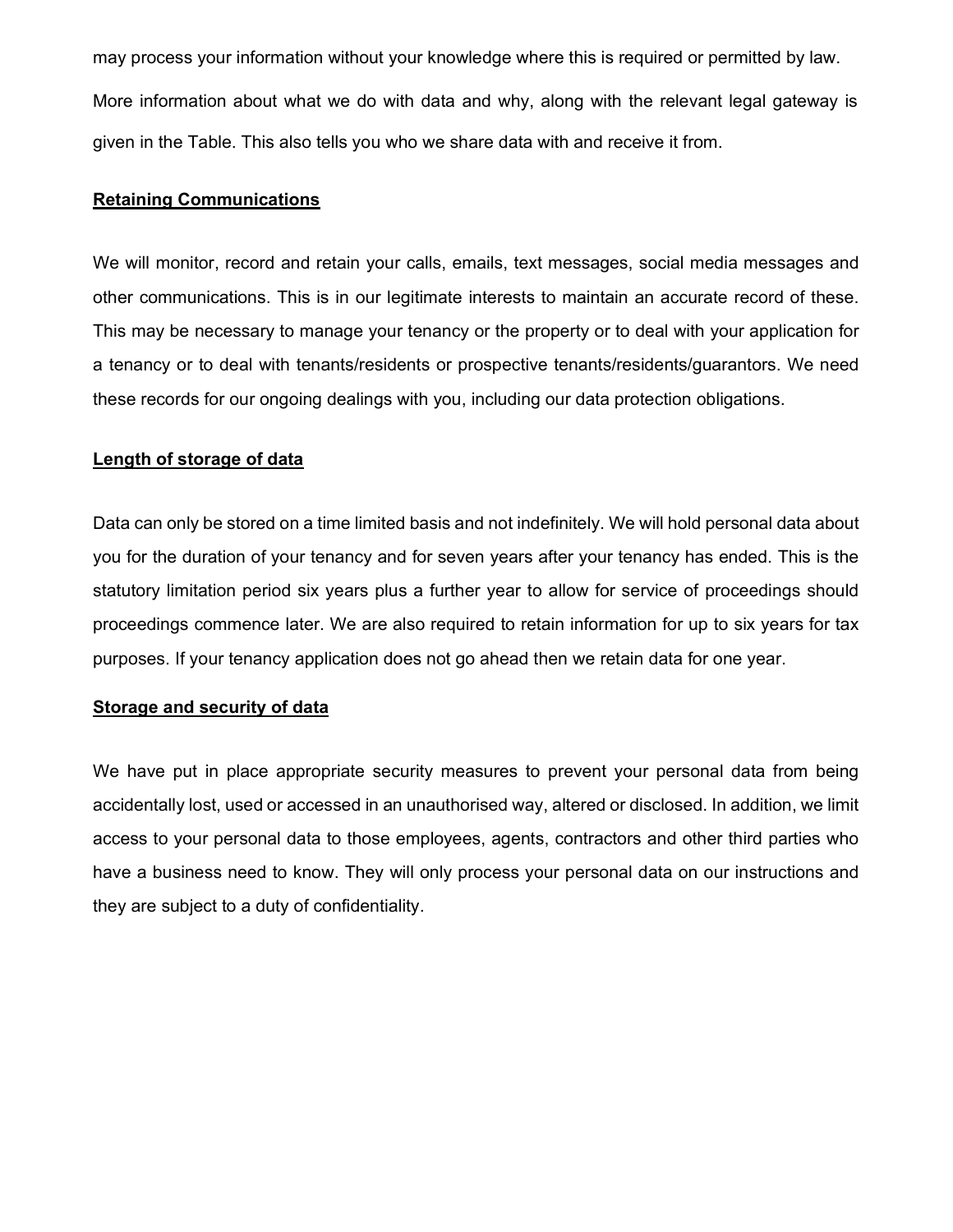All our information is stored securely electronically on servers or devices. Certain information is also retained on a secure basis in hard copy format.

## Telephone calls

To protect our legitimate interests telephone conversations may be recorded electronically for monitoring and to ensure that we have a record of what is said. You or others may leave messages when calling.

## **CCTV**

When we install CCTV, this is for security purposes in cases where we consider that it is in our legitimate interests to carry out such monitoring which must be done in accordance with legal requirements. We may also use CCTV to detect breaches of the tenancy terms, e.g. in the common parts or outside the building. Recordings will be kept for these purposes.

### Information legally required under your tenancy agreement

Your tenancy agreement provides that in certain situations you must give us information when asked. This is a legal obligation because it is a contractual requirement. You should refer to the relevant clauses in your tenancy agreement which tell you the situations in which such information must be given.

## Holding data outside the European Union

Our email account and web provider (if any) is the provider specified in the Table. Our email account is web based. Providers store related data internationally and not necessarily within the European Union. The recipient of this data is the provider concerned. You need to refer to the provider concerned to determine if they have the required clearance (adequacy decision) from the EU authorities or whether or not, instead, there is an agreement containing appropriate and suitable safeguards and to obtain a copy of this agreement.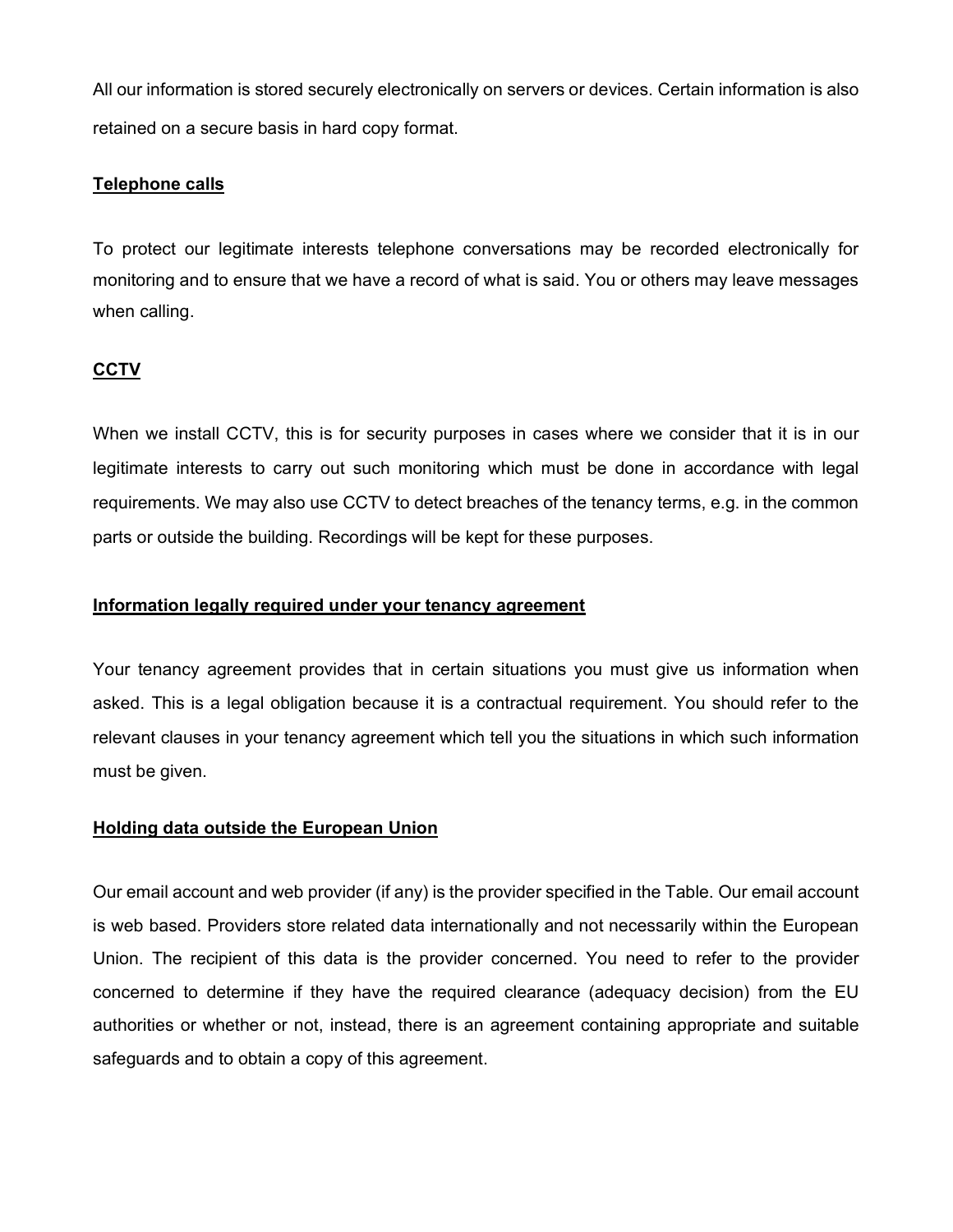## Your rights

Where we hold personal data about you, you are the data subject. Data protection legislation gives you a number of rights. To exercise any of these rights you should contact us. You can do so by email at the address given above or you can telephone us on the number given above. You can also write to us at our address given at the top of this notice. Normally no fee is payable.

In particular you have a right to object to the processing of your information where we are processing this in our own legitimate interests or those of someone else. This applies if you feel that this impacts on your own interests or your fundamental rights or freedoms.

These rights are as follows –

- Access you have the right to make a request to be told what personal data we hold about you. This is a right to obtain confirmation that data has been processed and to have access to your personal data and the right to information details which should be provided with the privacy notice.
- Correction/Rectification  $-$  if you consider any data we hold about you is inaccurate you can tell us so that where appropriate this can be corrected. Where a mistake is made in data processing then you can ask to have it rectified. Any third parties who have received the data from us should then be told of the rectification and you should be informed by us of any such third parties.
- Erasure you have a right to ask us in certain circumstances to erase any data we hold about you (the so called right to be forgotten). Individuals can request the right to have personal data erased to prevent processing in specific circumstances, i.e. it is no longer necessary, consent has been withdrawn, there is an objection and where applicable your rights etc., override the legitimate interests to continue our processing, or data has been unlawfully processed.
- You can object to our processing of data this allows you to object to our processing of data about you. We must then stop processing data unless we can establish legitimate reason for continuing. In particular this applies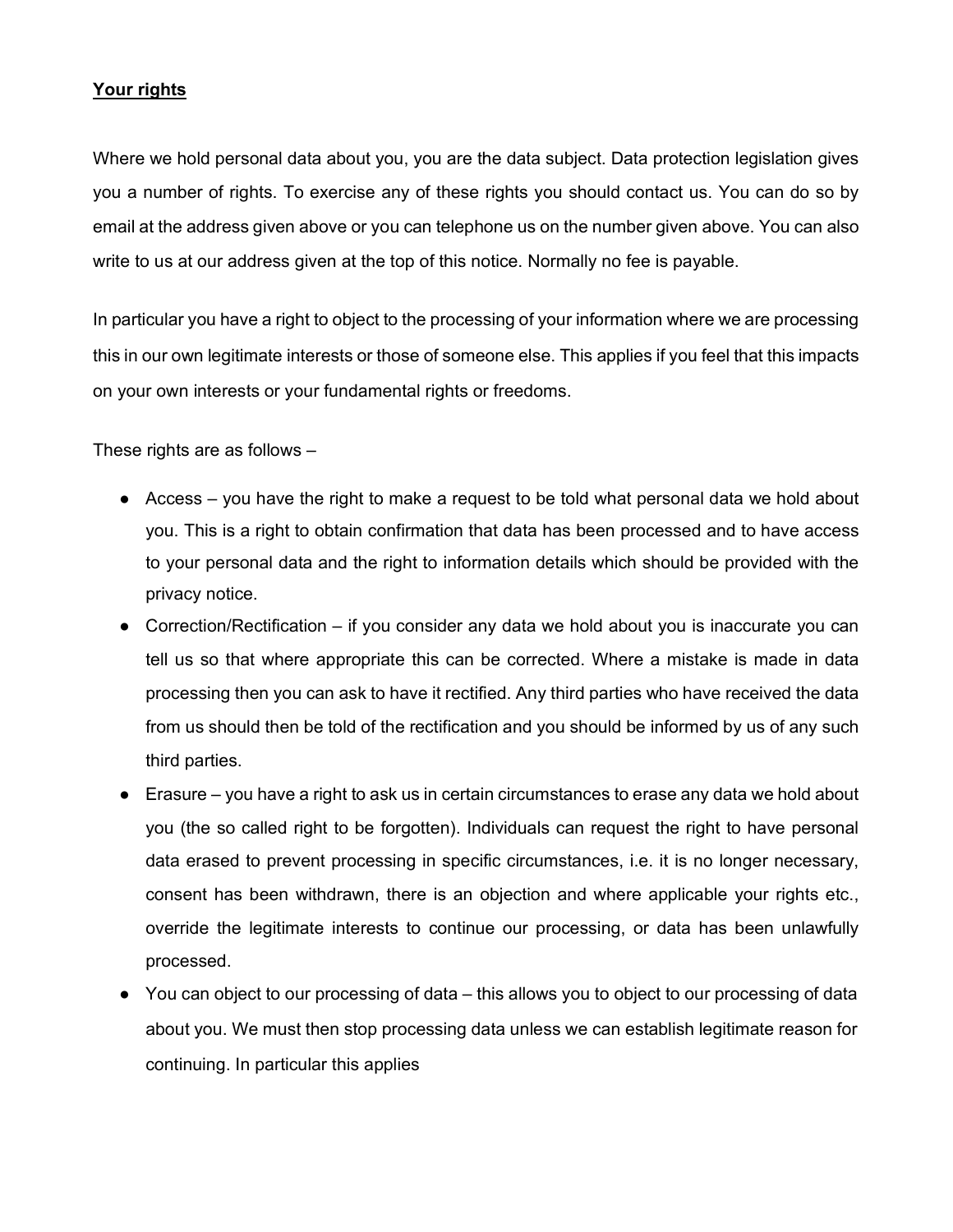where we are relying on our own legitimate interests or those of a third party to process data but it can also apply in other situations.

- $\bullet$  Restricting processing you can ask us to suspend processing of your personal data and we must then restrict processing of data. This includes where you are contesting the accuracy of a statement or the lawfulness of the processing.
- Data portability this allows individuals to reuse their personal data for their own purposes across different services allowing them to move, copy or transfer personal data more easily.

## Withdrawal of consent

Where your consent provides us with the legal gateway to process data about you you can withdraw this at any time by telling us by email or post using the telephone/addresses given above.

## **Complaints**

We operate our own internal complaints policy and if you have any concerns about the way in which

we collect or handle data please contact us.

Additionally, you have the right to lodge a complaint with the Supervisory Authority who is :

Information Commissioner Information Commissioner's Office Wycliffe House Water Lane **Wilmslow Cheshire** SK9 5AF www.ico.org.uk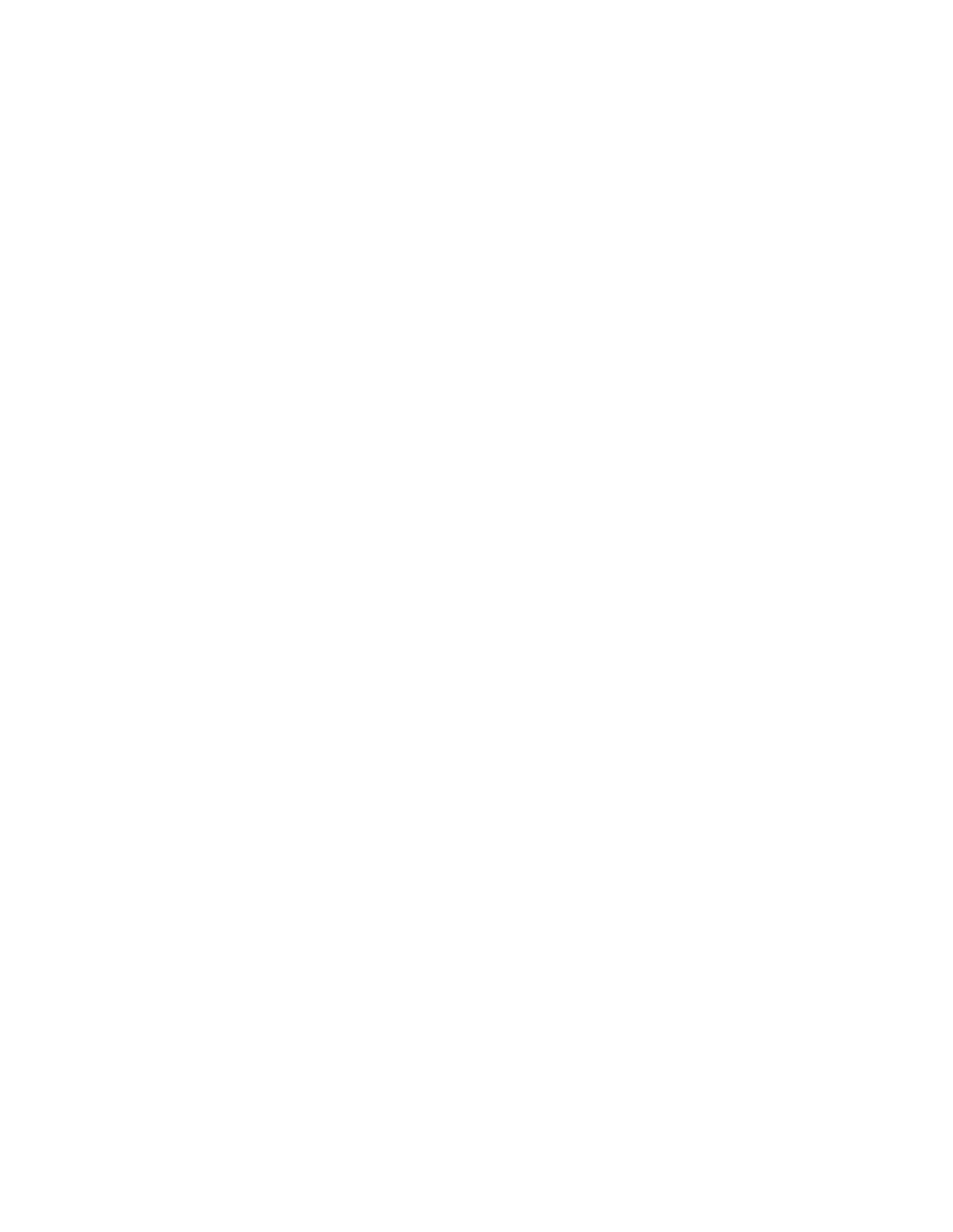#### TABLE

#### Introduction

#### About this Table

As necessary, we collect, use and otherwise process different categories of information (data) about you relying on the various legal gateways available to us. This relates to your application for a tenancy/residency and, if this goes ahead, so that we can manage the tenancy and the property along with associated matters. This part of this notice gives you a general description of these processing activities for the different categories of information and the purposes for which we process your information. If you consider that we have not given sufficient details of what we do then you can make an access request for more information.

#### **Background**

Renting out residential accommodation and managing tenancies and rental properties is a multi faceted. As tenants and residents are at the centre of this service, we must process your data for a large number of different purposes. Data protection law requires us to give you information about these processing activities as concisely as possible. To do so we have split information about you into different categories, which is in line with requirements in the legislation. We also have to tell you the extent for which your information can be used and shared. Due to the nature of our business information falling into one category will be combined with information in other categories to be handled by us as permitted for the stated purposes under the relevant legal gateway which we have to identify. For example, information about your identity/contact details will be combined with other categories of information to correctly identify you, e.g. when we compile our accounts or pass information about a repair over to a contractor so that they can deal with the problem at the property you rent. However, we only do this to the extent that it is necessary in the circumstances.

#### Expressions used

To make this Table as concise as possible we employ a number of expressions –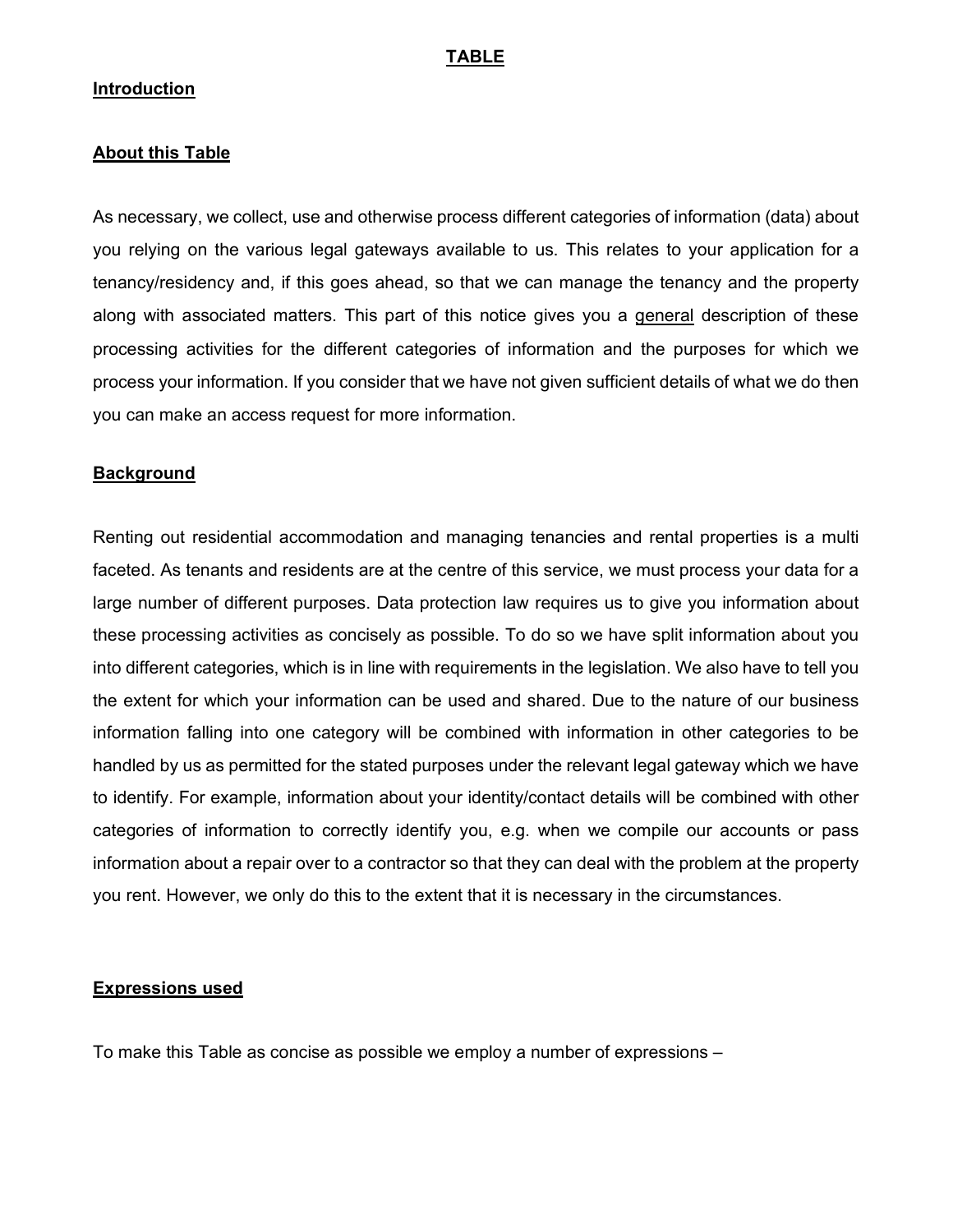Handle information– collecting, compiling, using or storing information (data).

Use information – when we use information this means we consult it, compile it, refer to it to make a decision, or act on it, or combine it with other data. When using it in this way we may have to alter it.

**Share data** – this includes transferring data to someone else where this is necessary, or receive it from a third party.

Collect data – this is where we receive information either from you, e.g. when you sign a tenancy application form or from a third party, e.g. a reference about you.

Compile data – this is where we use information about you which we have collected to generate information about you, e.g. our rent payment records or repair records

Next of kin etc. – this includes close relatives.

#### **Altering Data**

We are required by data protection legislation to keep your information up to date and it is of course in our own legitimate interests to do so for us to ensure that we have accurate records. For example, we keep our record of your rent payments up to date as they are received.

#### Storing Data

We keep information both electronically and in a manual filing system to maintain our records. We do this because we need to use it from time to time. Normally the legal gateway permitting us to do so which will apply will be the same as applies when we use the data. Additionally, however, there are legal obligations to retain data under data protection law, taxation legislation and housing law. We also need to do so to fulfil our contract with you. In our own legitimate interests, we also need to retain information to deal with enquiries or disputes and for audit purposes.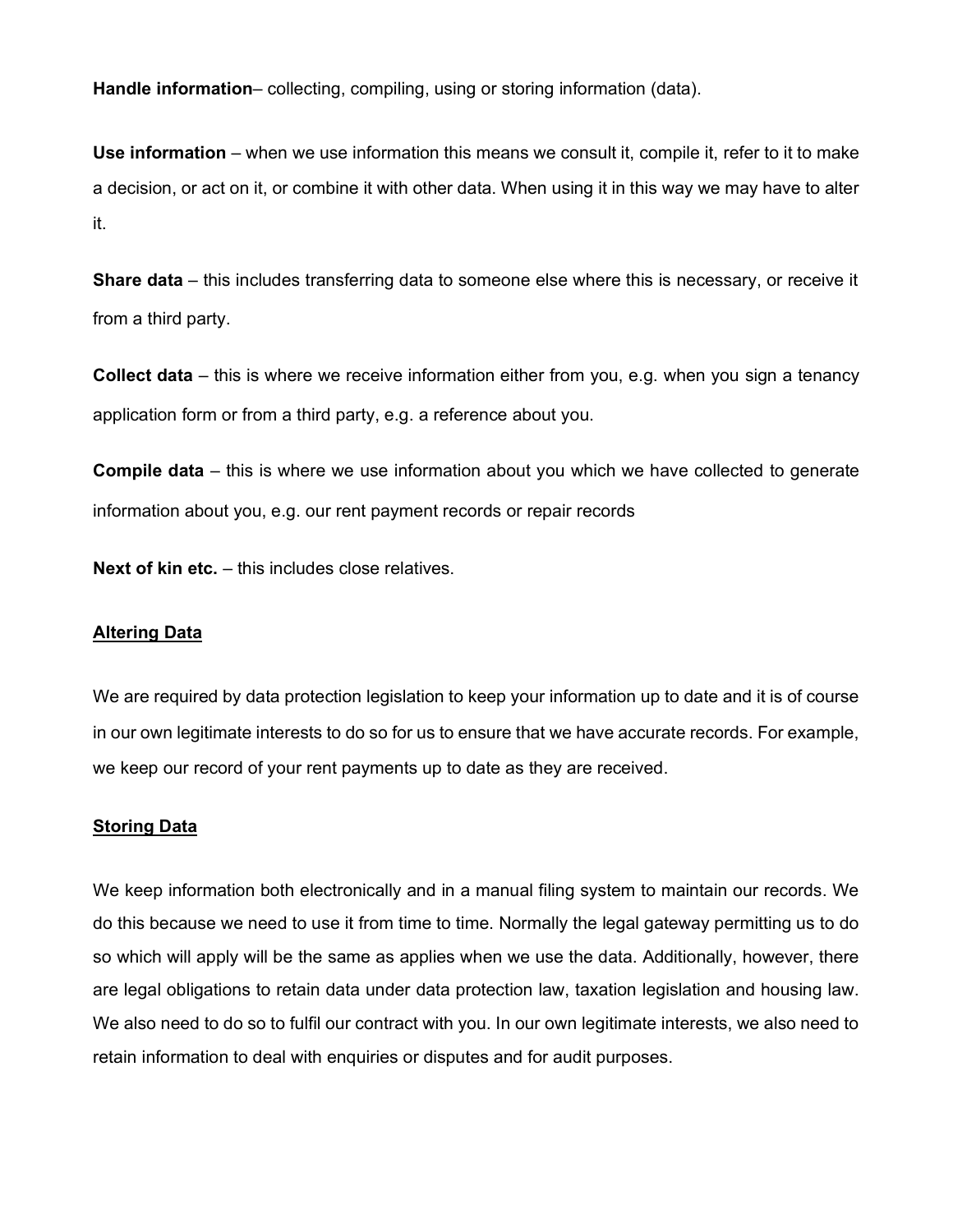## Destruction of Data

We delete/destroy data once it is no longer needed. This is a requirement of data protection law. This notice tells you the period for which we normally store data.

#### What this Table tells you

Information is handled as necessary from time to time. As already stated, information falling under one category can be amalgamated with or added to information in another category in order to carry out the stated purposes.

Part 1 of this Table tells you, depending on the relevant category of your information, what our processing activities are and what is the legal gateway permitting processing as well as the purpose for which we carry out these processing activities.

Where the legal gateway in question is our own legitimate interests (or those of a third party) we identify the relevant legitimate interests.

Details about sharing data are set out in Part 2, whether we transfer it to someone else or receive from a third party.

#### Part 1 – Collecting, compiling, using and storing your information

In this Part we list out the different categories of your information, briefly explain them where needed, explain what we do with the information and why, as well as specifying the relevant legal gateway we rely on to do so.

We use the word "handle" to cover collecting, compiling, using or storing this information.

#### Identity and contact details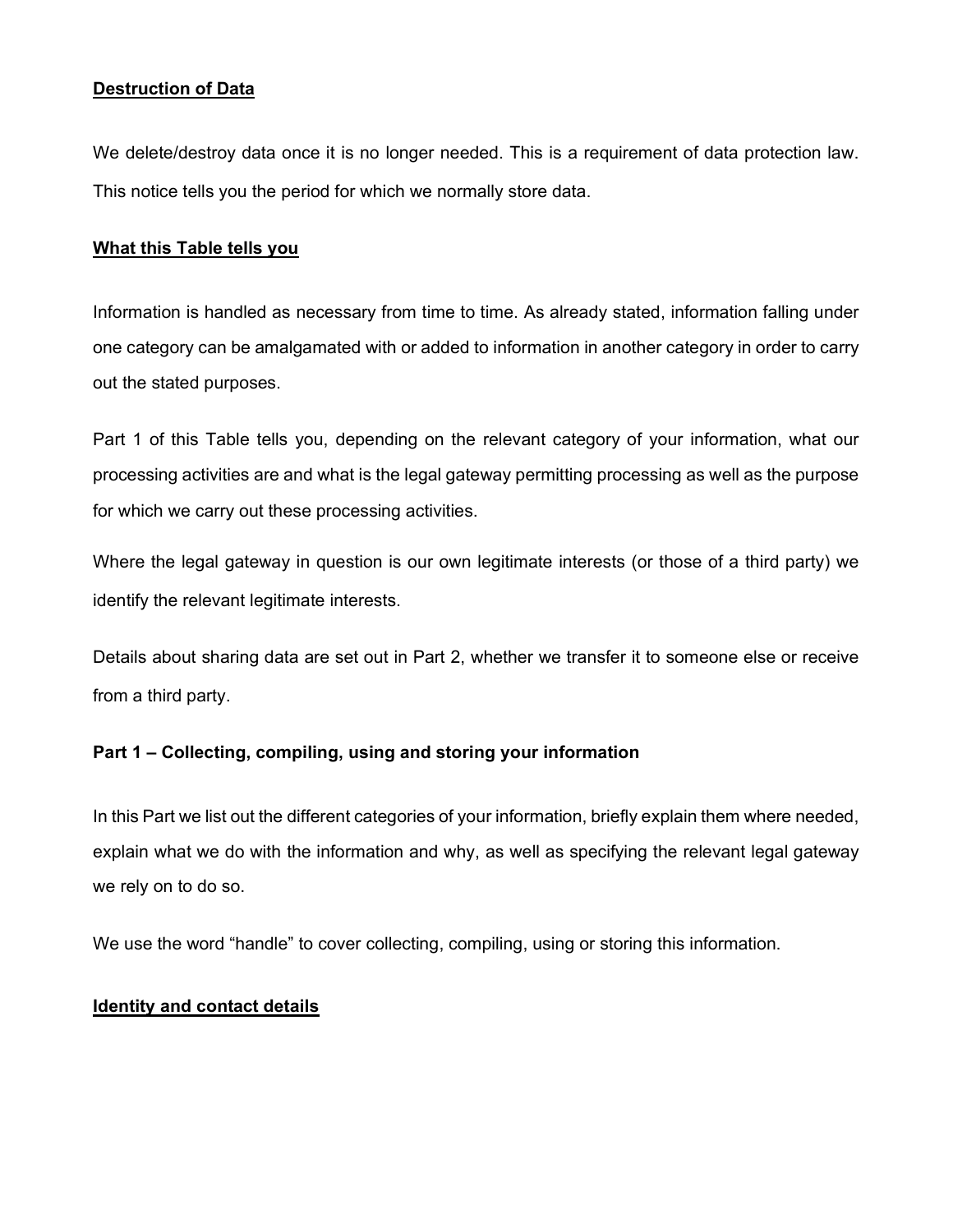- 1. This includes name, contact details, date of birth and national insurance number
- 2. We handle this information in order to enter into the tenancy agreement and subsequently to manage the tenancy and the property. This is done to perform the contract.

#### Personal and background information

- 1. This includes details of the tenant's present residence and their current landlord (if any), current occupation and status, employed, student etc., employer or educational institution, state benefits received, details of other residents, any bankruptcy or county court judgments, next of kin etc., pets and any photographs of yourself.
- 2. This information is handled to evaluate your suitability as a tenant. This is done for our own legitimate interests. These are to ensure that any let is to reliable tenants and residents with suitable guarantors where applicable.
- 3. We also handle this information which relates to next of kin etc., to contact them in the event of an emergency. This is to protect your vital interests.
- 4. This information will also be handled if we need to trace you to contact you in connection with the tenancy or the property or to pursue a claim against you, e.g. for rent arrears. This is in our own legitimate interests. These are to enforce your obligations, deal with property left behind at the property or to recover property.

## Bank details

- 1. This includes details of your bank, building society or other paying organisation, including those operating digitally/online.
- 2. We handle this information in order to receive payments from you or on occasion to make payments to you. This is done to perform our contract.
- 3. We also handle this information if we seek to make recovery from you of unpaid debt. This is in our own legitimate interests. These are to recover what is due to us.
- 4. We also handle this information as part of our verification of your suitability as a tenant, including to protect against money laundering. This is in our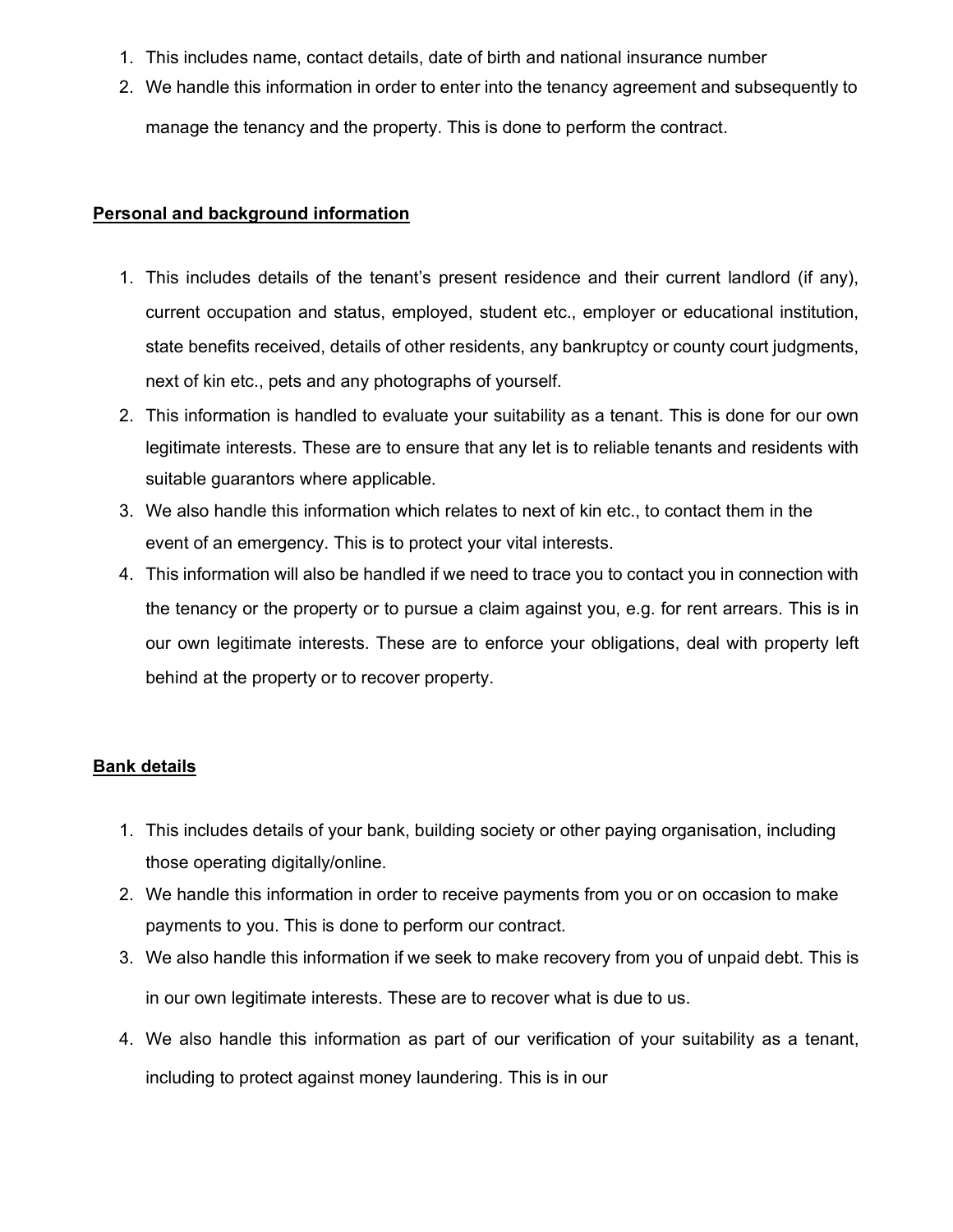own legitimate interests to ensure that we let to suitable tenants/residents and do not receive proceeds of crime.

## Tenancy details

- 1. This includes renewals of the tenancy. Information within this category includes the address of the property, start date for the tenancy, period of occupancy, rent and other payments.
- 2. We handle this information to prepare and complete the tenancy agreement and then to manage the tenancy and the property. This is done to perform our contract.
- 3. Tenancies are renewed by agreement. This will involve a request from you. We handle information about the renewal of tenancies. This is done for contractual performance.
- 4. Where you are a joint tenant or there are residents living with you details of any other joint tenant or resident are linked with the tenancy/property.
- 5. We handle this information to prepare and complete the tenancy agreement and thereafter to manage the tenancy and the property. This is done so that we can form a contract.
- 6. Where there is a guarantee, e.g. from a parent, we collect information about the identity and contact details of the guarantor, background information about the guarantor and details of property owned. This is then linked to your tenancy and the property.
- 7. We handle this information to protect our own legitimate interests. This is to provide security for the payment of the rent and to ensure compliance with tenancy obligations.

## Deposits (if any)

- 1. This includes the amount of a deposit, who pays it and in what shares and the steps taken to protect the deposit.
- 2. We handle this information to deal with the deposit received and to administer the deposit. This includes handling information about persons who contribute towards the deposit who are not a tenant. This is done both for contractual performance and to ensure compliance with legal obligations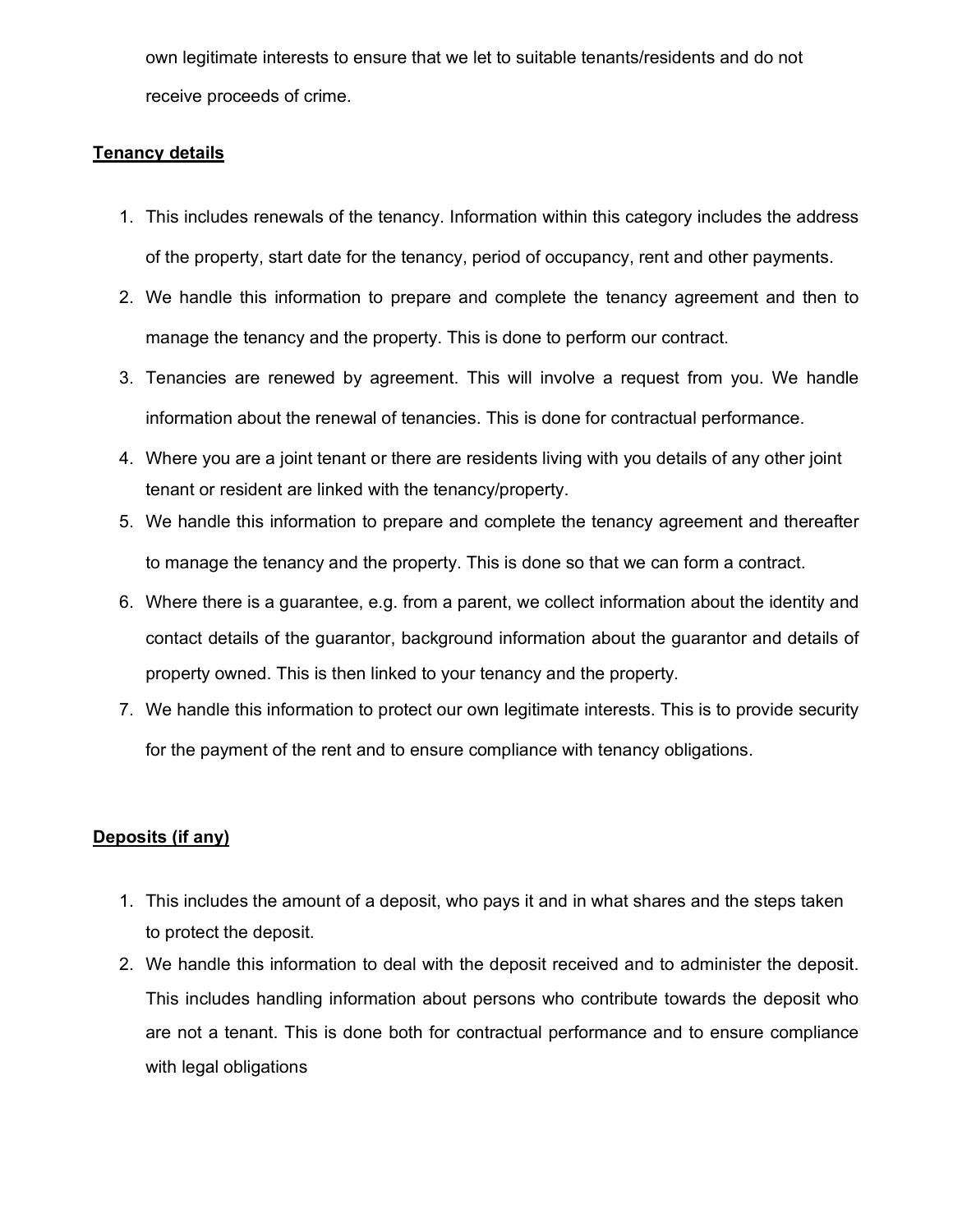relating to handling deposits under the Deposit Protection Legislation. This is to secure payment of the rent and compliance with tenancy obligations.

3. We also handle deposits at tenancy termination and this is dealt with under that section.

## Immigration/right to rent checks (England only)/verifying tenant's identity

- 1. Under immigration legislation we check that each tenant and adult resident in the property has the right to rent. This includes retaining copies of passports, driving licences and other specified documentation. We must retain this for inspection if required by the Home Office.
- 2. We handle this information in accordance with the requirements of immigration legislation in order to carry out our legal obligations.
- 3. We also handle this information in order to verify the identity of tenants and residents along with guarantors in order to protect our legitimate interests. These are to ensure that we are dealing with the correct person. This is done in Wales as well as in England for this purpose.

## Rent and payment collection

- 1. This includes records we compile to record receipt of rent and other payments from you and associated documentation relating to such payments. This also includes any documentation where we need to issue reminders for payment, including levying charges for interest or fees for late payment.
- 2. We keep this information in order to compile correct and up to date records. This is done for contract performance.

## Recovery of arrears, claims and possession proceedings

1. In the event of non-payment of rent or other payments due, or if there is non-performance of the contract (including allegations against ourselves) then we record this and enter into relevant communications. This includes information and documentation related to any proceedings which may be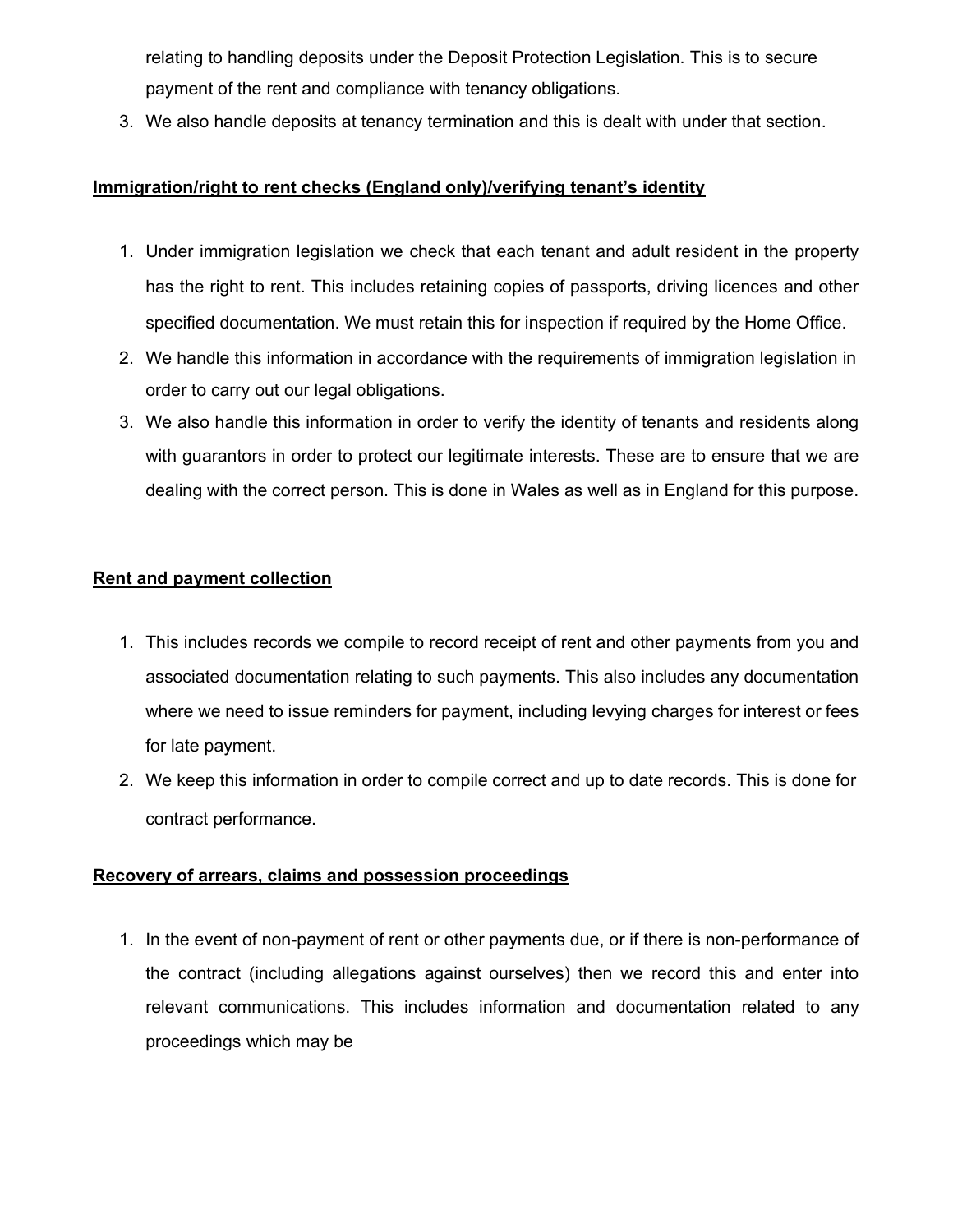commenced or brought against us in relation to these matters, including proceedings to recover possession of the property.

2. We handle this information in order to pursue recovery of what is owing to us and to enforce our rights, to defend claims, and to recover possession of the property. This is done in our own legitimate interests. These are to protect our property interests, to enforce our rights and to ensure payment due to us is made, as well as to defend any claims brought against us.

## Repairs/housing standards/health and safety

- 1. This includes condition surveys, inspection reports, reports of repairs required and information about actions taken. This extends to conditions and standards generally at the property including health and safety, e.g. gas safety.
- 2. We handle this information to ensure that the property and its contents are properly maintained. This is done both for the purposes of contractual performance and, where applicable, to comply with our legal obligations.

### Breach of tenancy agreement/nuisance etc.

- 1. This includes complaints which we receive or information which we hold relating to alleged breaches by a tenant or resident (which could include a child) including nuisance and anti social behaviour. This includes records and related communications. This includes complaints about these matters made by neighbours or other tenants or residents.
- 2. We handle this information so as to ensure that tenancy obligations are complied with and that tenants and residents live harmoniously with neighbours. This is to protect our own legitimate interests and the legitimate interests of affected third parties. These legitimate interests are ensuring the tenancy obligations are complied with as well as the prevention and detection of crime and anti-social behaviour.
- 3. We also handle this information under a legal obligation where there is a selective licensing area in force or where the property is a licensed house in multiple occupation (HMO) or under the licensing scheme operating in Wales.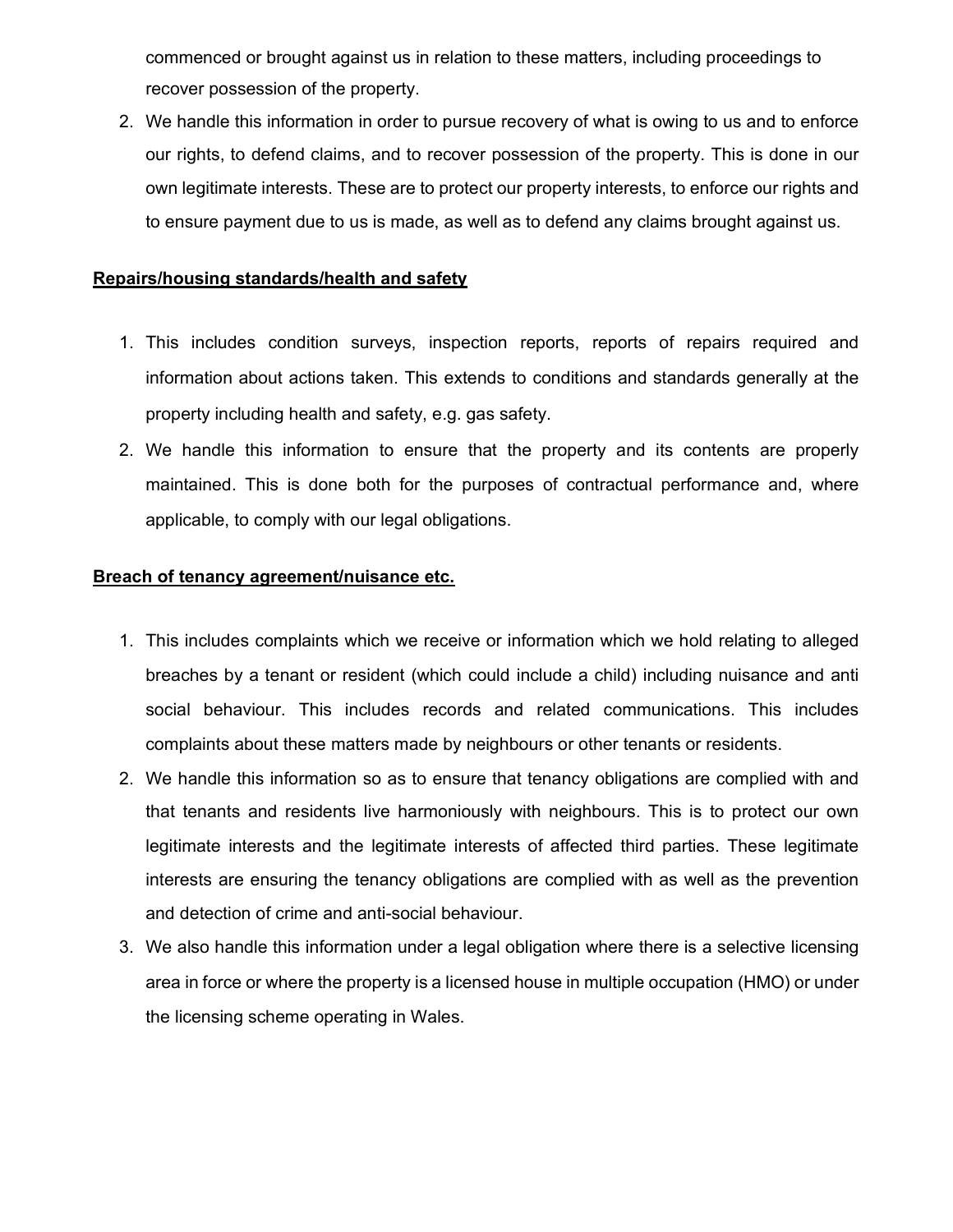## Council Tax liability

- 1. Notification is given to the local authority in relation to tenant/resident liability for Council Tax. This can include information about the period of occupancy as well as former and subsequent addresses.
- 2. We handle this information in order to ensure that the liability for Council Tax is dealt with correctly. This is done to protect our own legitimate interests and those of the local authority. These are for the correct billing and collection of Council Tax and to ensure that we do not have to meet Council Tax liability ourselves where this is not appropriate.
- 3. In the event of the local authority serving a statutory notice we then we must supply this information to comply with our legal obligations.
- 4. Where appropriate the tenant may be entitled to a reduction in Council Tax (formerly called Council Tax benefit). Information is handled relevant to claims made by tenants. This is in the interests of the local authority administering the scheme to see that benefits are properly calculated and paid.

## Water charge payments

- 1. This relates to notification to a water company of the tenants/residents who are living at the property their periods of occupancy and it can include previous and subsequent addresses. It also relates to communications between ourselves and the water company concerned.
- 2. In the area covered by Welsh Water this information is handled pursuant to a legal obligation.
- 3. Outside the Welsh Water area we handle this information to establish liability for water charges in our own legitimate interests and those of the water company concerned. This is to ensure that legal liability for payment of water charges is correctly established and discharged.

## Utilities and other service providers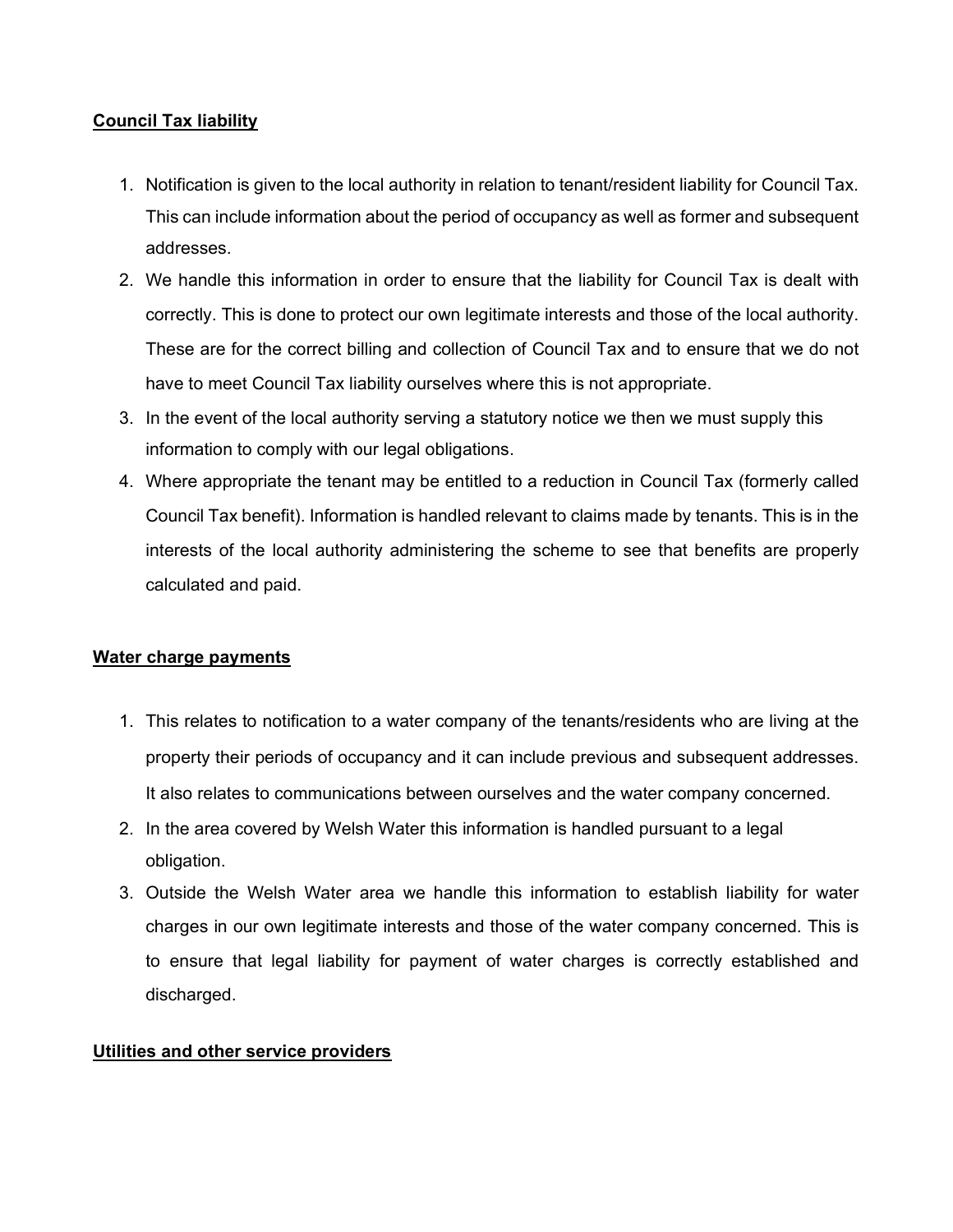- 1. We arrange and establish liability for payment of gas and electricity consumed at the property and any services which are provided, e.g. Broadband or cable tv. These services may be provided as a requirement under the tenancy agreement. It includes communications about changes of tenants, interruptions and disconnection of supply and work to be carried out in connection with utilities and services such as the installation of smart meters/replacement meters.
- 2. We handle this information in order to arrange provision of utilities and services and ensure that the correct liability for relevant charges is established and that these are paid for. This is done in our own legitimate interests and those of the utility company/provider concerned. These are to ensure utilities and services are provided and that liabilities are paid.
- 3. We also handle this information in order to deal with breakdowns, interruptions and disconnections and to ensure that the appropriate quality of service is provided. This is done in our own legitimate interests. These are to ensure that requisite utilities and services are available and are provided at the property.

## Universal Credit/Housing Benefit/Local Housing Allowances

- 1. Where eligible a tenant will be entitled to the appropriate welfare benefits to assist them to pay rent. Information may be required by the Department for Work and Pensions (DWP) or local authority to verify entitlement. Normally, payment of benefit is made direct to the tenant; however, if the tenant is vulnerable or there are arrears, payment of benefit can be made direct to us. This extends to Council Tax reductions (the old Council Tax benefit).
- 2. We handle tenancy details and rent payment records, including information about arrears of rent, and the tenant's personal circumstances, relevant to the processing of claims and the administration of benefits. This is done for contractual performance. It is also carried out in our own legitimate interests to secure payment of rent due to us.
- 3. We handle information relevant to applications for benefit and in particular applications for direct payment to ourselves including reasons for non-payment of rent. This is for contractual performance.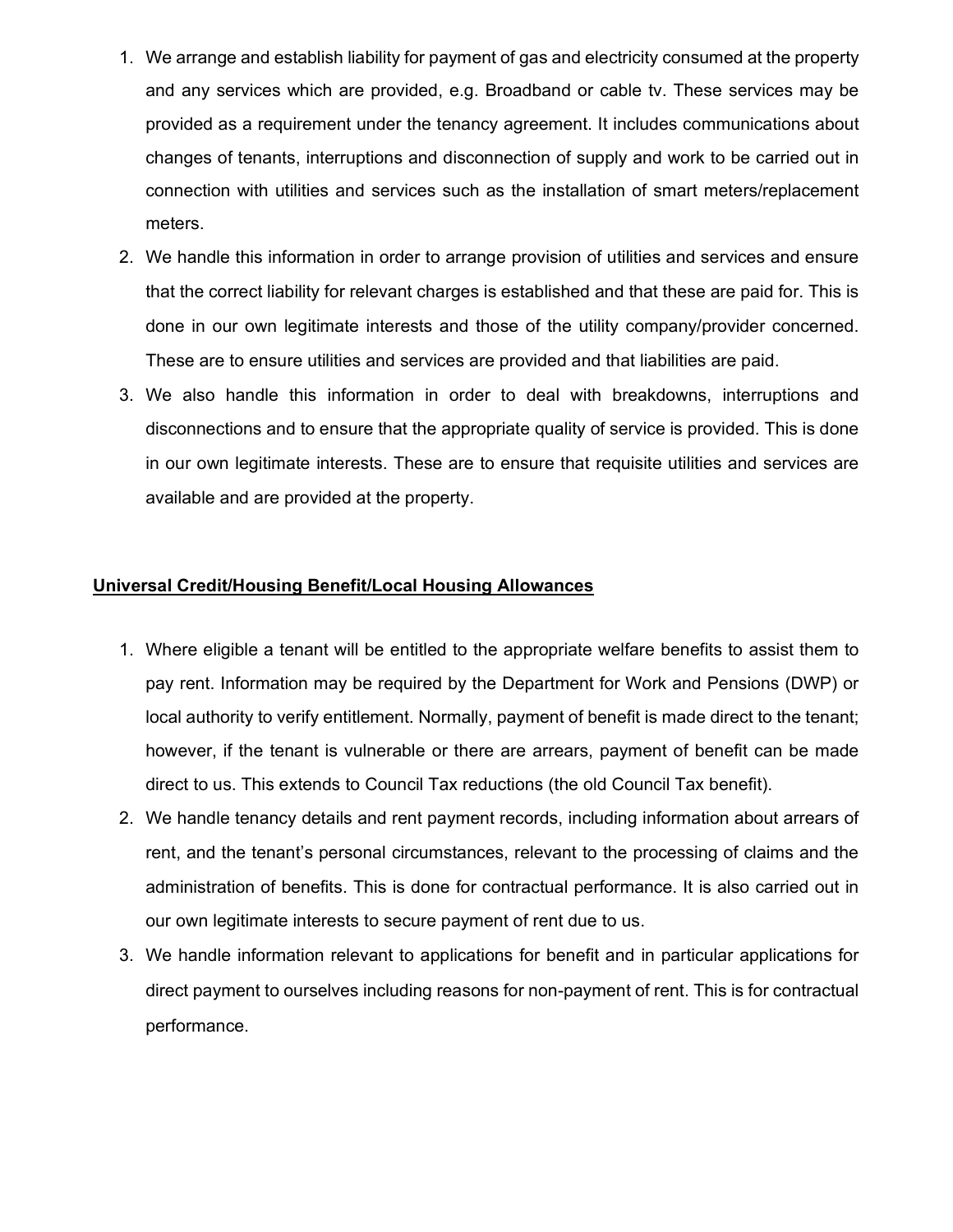4. On occasion where direct payment has been made to us there may be claims by the benefit authority for recovery of overpayments. We handle information relevant to such claims. This is done for our own legitimate interests. These are to ensure that we can collect and retain rent due to us.

## **Tenancy termination**

- 1. A tenancy may run out and the tenant leaves. Tenants can leave early while the tenancy is still running on. We may serve notice requiring the tenant to vacate and, if need be, enforce this by court possession proceedings.
- 2. Tenancy terminations of whatever kind also involve the return of any deposit paid, possible claims against guarantors, claims on rent insurance or property insurance, arrangements for tenants/residents to vacate the property, tenants/resident's property being left behind. They also give rise to issues around the state and condition in which the property has been left, e.g. cleanliness.
- 3. We handle information relevant to these matters concerning tenancy termination. This is done in our own legitimate interests. These are to ensure that the property is returned to us in a proper state with vacant possession and that all appropriate financial claims by either party against the other are correctly dealt with. These include our obligations in relation to the refund of deposits, to comply with our contractual obligations between us and the tenancy deposit scheme with whom the deposit is protected.

## **Complaints**

- 1. We operate a complaints procedure which may be informal. Although we will do all we can unfortunately sometimes things go wrong so complaints may arise.
- 2. Information handled concerns complaints which you may make or which may be made on your behalf. These will give rise to communications and records being compiled by us.
- 3. We handle complaints with a view to resolving these, although this might involve external intervention, e.g. by the courts.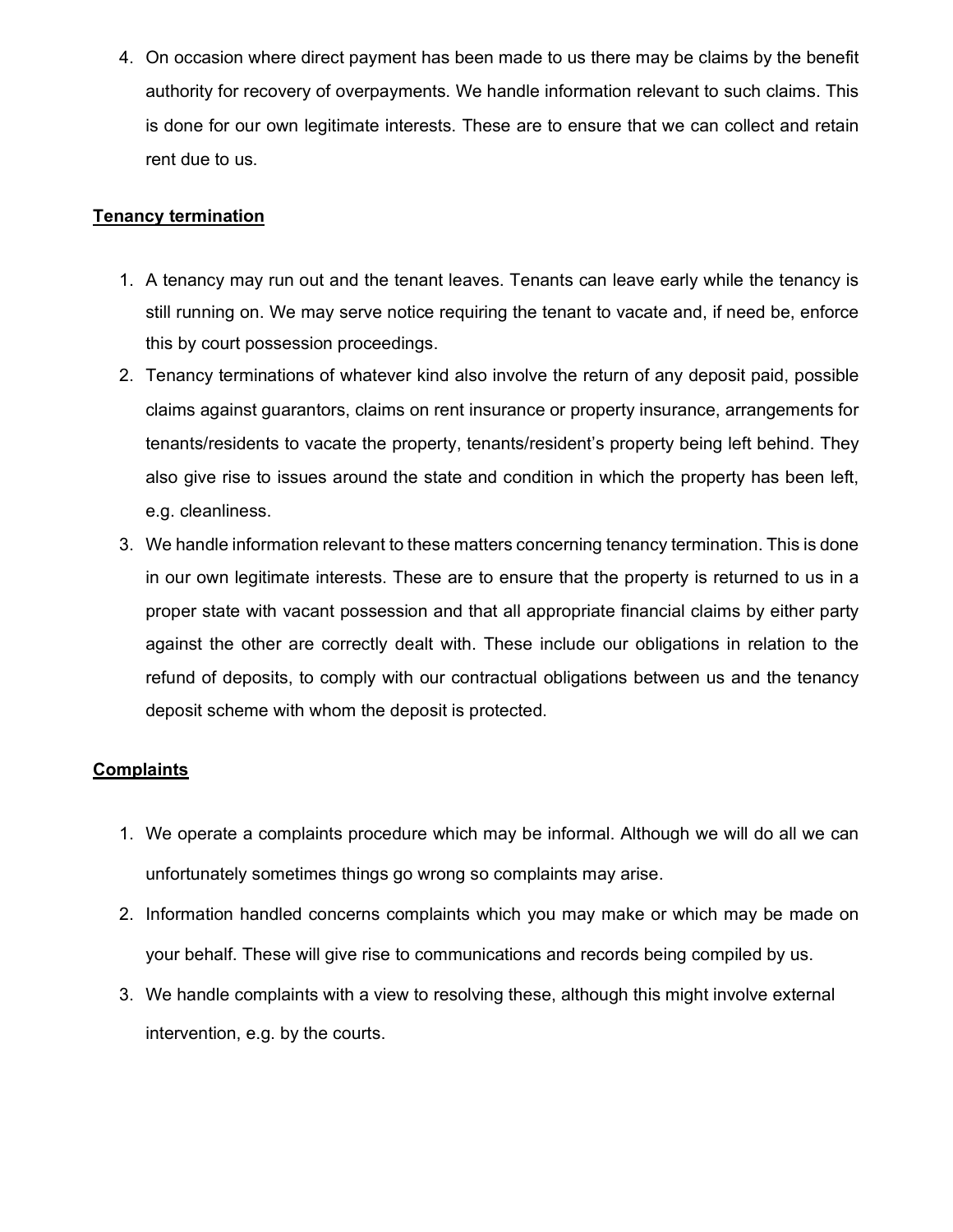4. We handle complaints for contract performance. This is also done in our own legitimate interests. These are to protect ourselves against claims and to ensure that the complaints are properly resolved.

## Health/disability

- 1. Importantly, this is sensitive personal information to which additional protections apply. We may be given information about your health (whether mental or physical) or disabilities.
- 2. Health information may be given to us to explain your absence from the property or as a reason why rent has not been paid. You may wish us to have information about your health so that we are aware of how you may need assistance on occasion. This could also be information about health or disabilities affecting someone else which impacts on you.
- 3. We may be given information about your disabilities so that we can make particular arrangements for you, including any adaptations which may be required to make under disability discrimination legislation.
- 4. We handle information about your health or disability, and the health of others depending upon the circumstances to assist us in the management of the tenancy and the property. This may be to protect your vital interests. It may alternatively be for contractual performance where it affects your ability to perform your contractual obligations under the tenancy agreement. It will be in our own legitimate interests if we are told of any medical condition which affects you. This is so we are aware of possible impacts on you.
- 5. In regards to information concerning any disability, we handle this information to assist in the management of the tenancy and the property. This may also be under a legal obligation where we are obliged by law to make provision to deal with your disability.
- 6. In addition, as this is special category data, additional legal requirements are imposed upon us about your health and/or disability and we may request your consent to handle this information.

## CCTV and Audio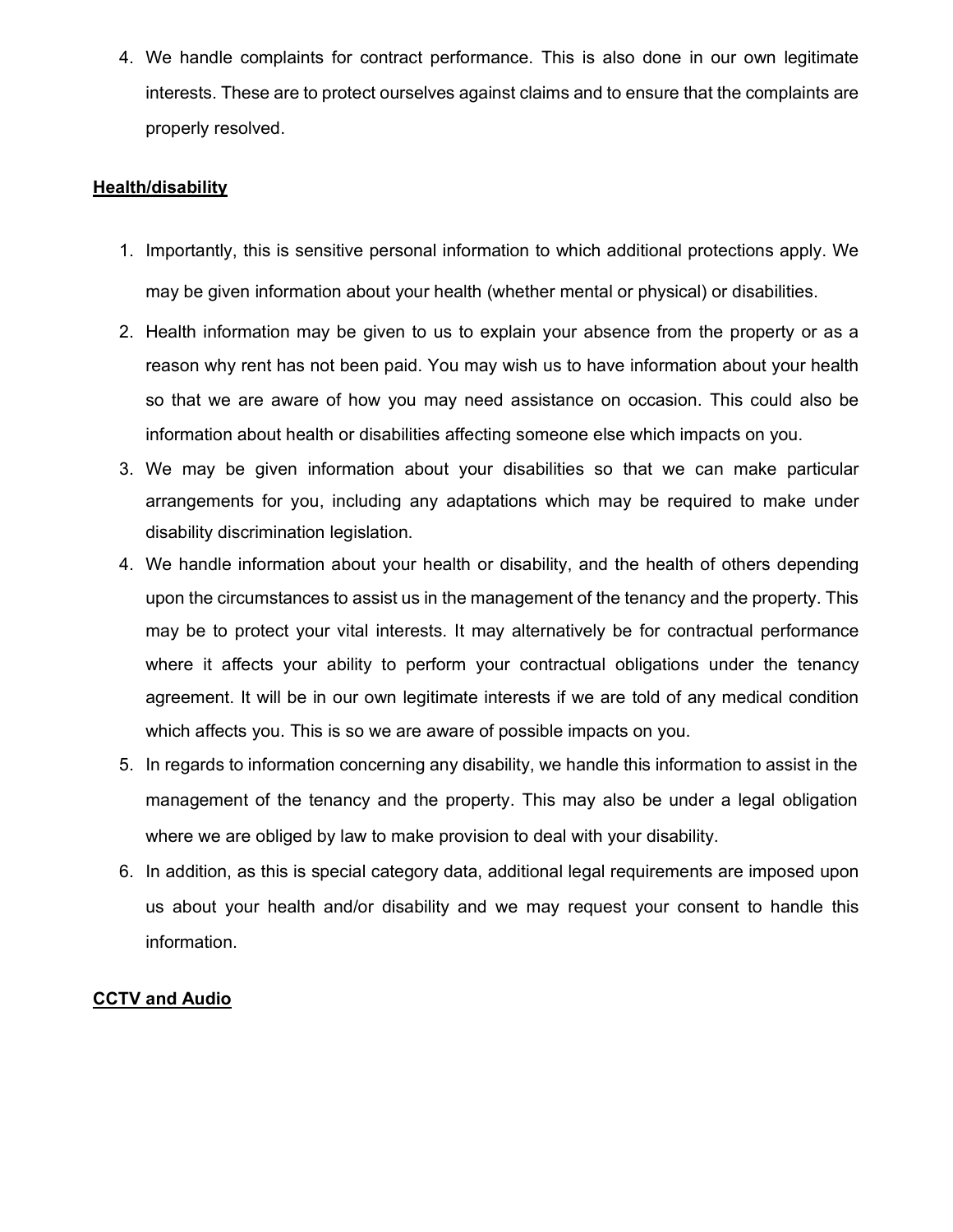- 1. If we operate cctv you will be given information about this. We may operate cctv to cover common parts or the exterior of the premises.
- 2. We may also hold audio recordings, e.g. messages from you on telephone answering machine or mobile phone.
- 3. Where cctv is operated this is for the safety and security of the premises in question and for the prevention and detection of crime and anti social behaviour, as well as monitoring tenancy obligations. This is done in our own legitimate interests. These include the protection of our property and ensuring compliance with tenancy obligations as well as the safety and security of tenants, residents and neighbours.
- 4. We handle audio recordings to assist with accurate record keeping. This is done for contract performance or in our own legitimate interests. These are to ensure that we have reliable records of communications.

## Correspondence, etc

- 1. Correspondence includes all ways in which we receive communications from whatever source. This includes emails, text messages, social messaging and messages, letters and documentation. This can include photographs and other visual recordings.
- 2. We handle these communications initially relating to entering into the tenancy agreement and then for the management of the tenancy and the property, as well as associated matters arising under the various categories of information referred to in this Table. This is done for contractual performance where applicable, to carry out any applicable legal obligations imposed on us, to protect your vital interests, or in our legitimate interests. These legitimate interests are to ensure that we have the necessary information relating to these matters and for accurate record keeping.

## Websites and online platforms

1. Information about you is available in the public domain, often put there by you. This can be accessed by appropriate searches which allow for access to the websites which hold this information.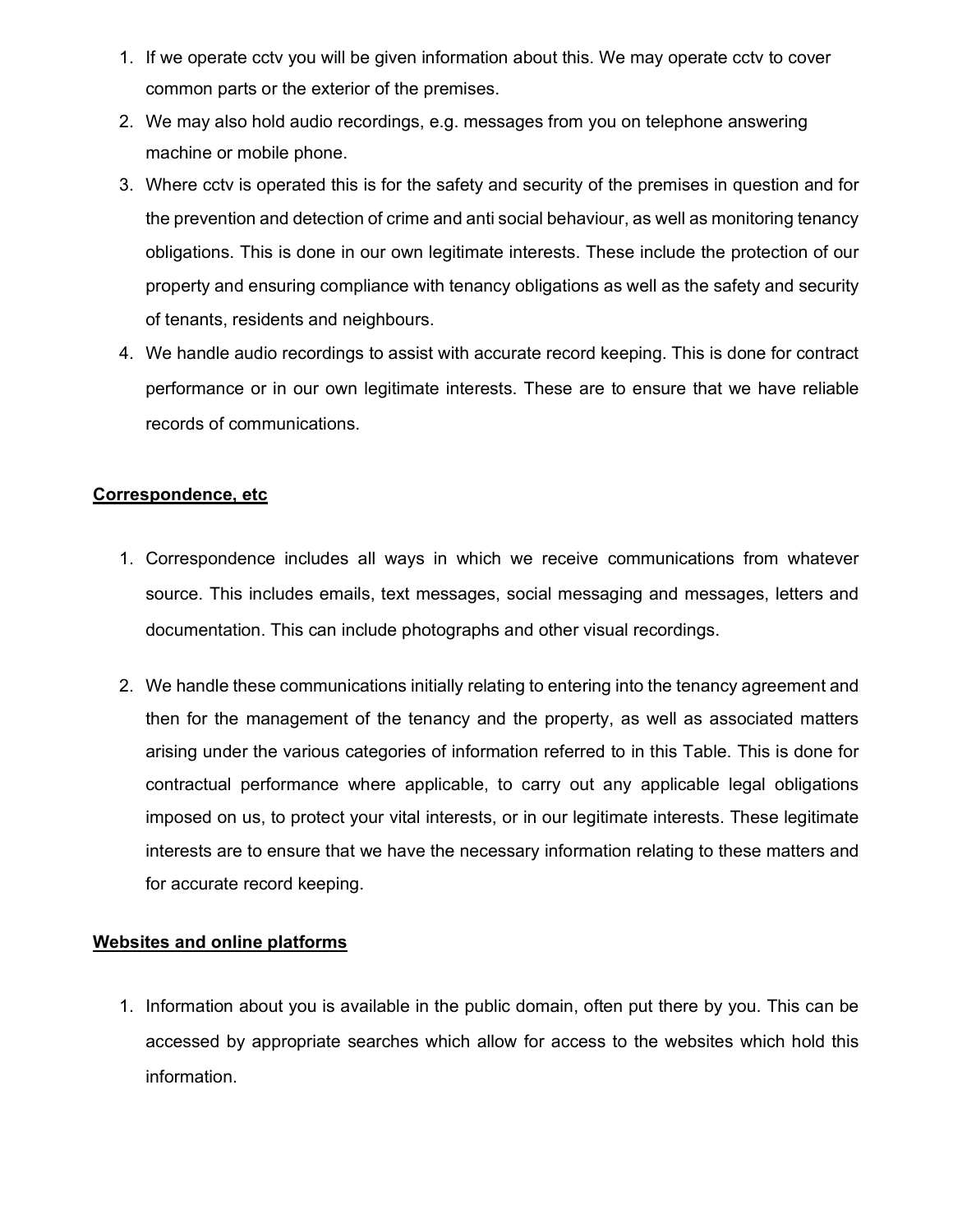- 2. Information about you is also made available when you access online platforms, e.g. to enquire about properties which are available for renting.
- 3. We handle this information to assess your suitability for tenancies/residency and for the management of the tenancy and the property. This is in our own legitimate interests to ensure that tenants/residents are suitable and that the tenancy and the property are effectively managed. This can include ensuring that tenancy obligations are performed. These legitimate interests are to ensure that our property interests are protected and our rights are enforced.
- 4. We handle information received via our online platforms for contract performance, including arranging lettings and entering into tenancy agreements.

## Insurance

- 1. We insure the buildings and may insure contents belonging to us. We may also insure against public liability, including liability to yourself for injuries and rental insurance, in the event of rent arrears or other tenancy default.
- 2. We handle information about you which may be relevant to our insurances to arrange cover, to administer insurance contracts, to renew insurances and to make claims. Contractually we are under certain duties, e.g. to disclose information to the insurers. We handle this information to protect our legitimate interests. These are to ensure that appropriate risks are adequately insured against and to recover any sums due to us under the policy as a result of claims
- 3. It is your responsibility to insure your own contents/belongings. You may seek information from us relevant to arranging such insurance or making claims. We handle this information and will do so with your consent which is provided as part of your request for any assistance or information.

#### Flat management

1. This applies in particular where the property is a flat. This flat will be held by us under a lease or subject to other contractual arrangements which will set out various responsibilities for the upkeep, insurance etc., of the block including common areas. The lease or other arrangements place contractual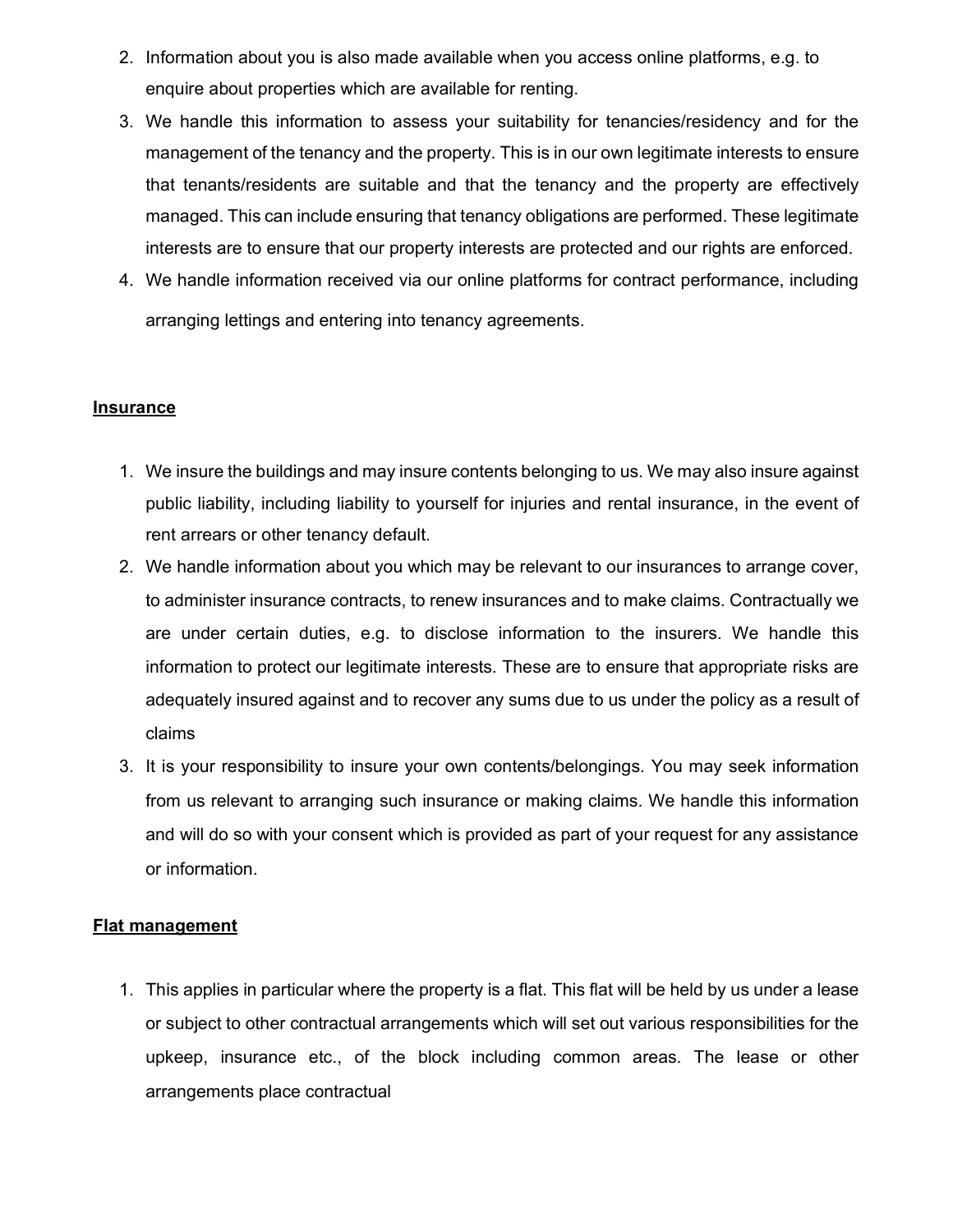obligations on us which in turn may be passed on to you under the terms of the tenancy.

2. We handle information about you in order to carry out our responsibilities under these leases/arrangements. This is done in our own legitimate interests and in the interests of the freeholder etc., of the block so as to ensure that respective obligations are properly performed.

## Car registration

- 1. We hold records of car registrations for vehicles which you keep at or in the vicinity of the property.
- 2. We handle this information to manage the property for contract performance.
- 3. We also handle this information in our own legitimate interests and those of others such as neighbours in order to monitor and regulate parking. This is to protect our own property interests and rights and those of others such as neighbours who may be affected by parking issues.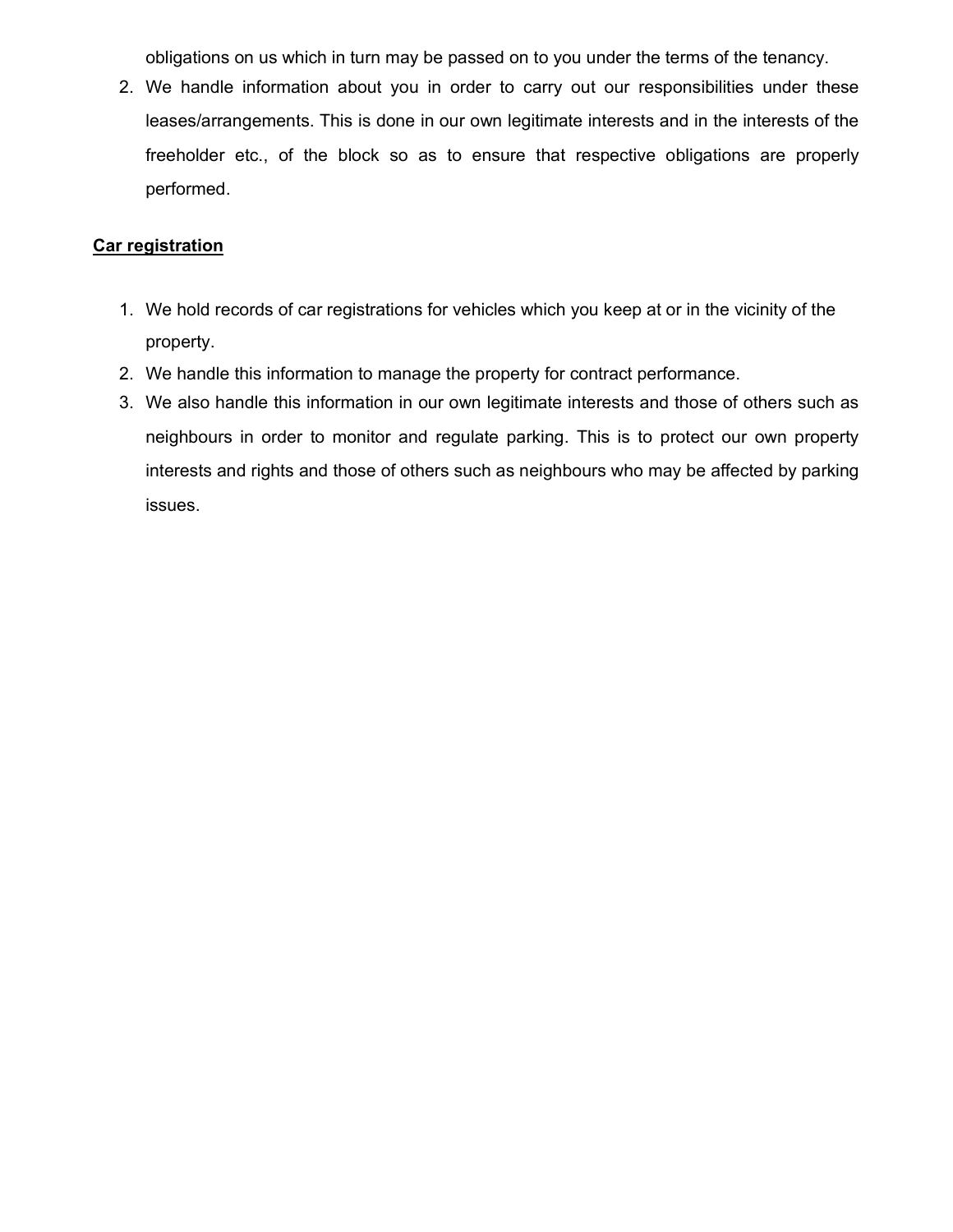## Part 2 – Sharing Information

#### Introduction

We share your information with various persons, organisations and public authorities as necessary. This involves us either transferring your information to others or collecting it from them, depending upon the circumstances. This Part of the Table gives you details about this. It can be a two-way traffic between ourselves and others. In some instances, we may collect information about you from someone else following a request by us to them to provide this information.

Where we collect information from others (third parties) we have to tell you the source of this information, whether or not it is publically accessible, the nature of the source (i.e. whether it is publically or privately held) and the types of organisation from whom the information is obtained. Where possible we need to name the source as well but often this cannot be done. The required details appear in this Part of the Table.

Where information is received from a private person/body or a public authority, this information will not normally be publicly accessible, however in some instances it will be. Information which will be publically accessible will be information such as Council Tax bandings and information available in public registers, e.g. registers of births and other available public registers.

We share identity and contact details with all persons, organisations/authorities referred to below. This category of information is linked with the other information in every category for the purposes and under the legal gateway specified under each of the other categories of information. This is to ensure that you are correctly identified and, if need be, can be contacted.

#### A – Sharing of certain categories of your information

We share certain categories of your information (both transferring it to them and collecting it from them as necessary) with private persons/organisations and public authorities as necessary.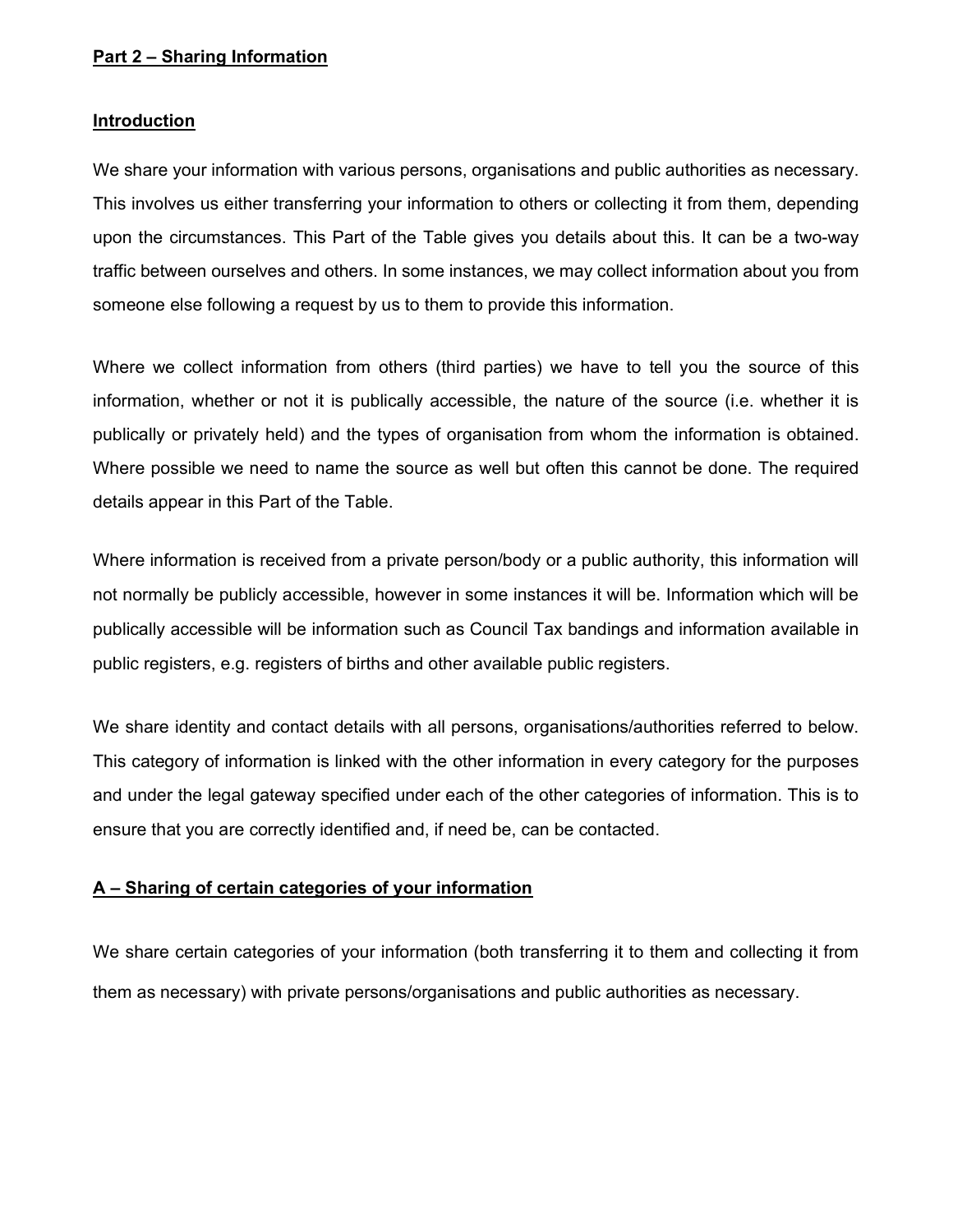In Section B we go onto explain that, as necessary, certain private persons/organisations and public authorities can share any of your information (irrespective of its category).

Table 1 below identifies the different categories of your information and specifies the private persons/organisations/public authorities with whom these different categories of your information are shared as necessary. This Table should be read in conjunction with Table 2 (private persons/organisations) and Table 3 (public authorities). Tables 2 and 3 explain why we share your information with these persons/organisations/public authorities and the legal gateway which allows this to happen.

Depending on the category of data concerned you should also refer to that category under Part 1 above because the purposes set out for which we handle data and the legal gateway for doing so also usually apply when we share data with others.

| Data category                                                                               | With whom we share the data                                                                          |  |  |  |  |  |
|---------------------------------------------------------------------------------------------|------------------------------------------------------------------------------------------------------|--|--|--|--|--|
| Personal/background<br>information                                                          | Other landlords/employers; debt collectors/tracing<br>agents; next of kin etc.; insurers; banks etc. |  |  |  |  |  |
| <b>Bank details</b>                                                                         | Our bank, credit reference agency; debt<br>collects/tracing agents                                   |  |  |  |  |  |
| Tenancy details                                                                             | Other landlords/employers, benefit authority,<br>taxation authority                                  |  |  |  |  |  |
| Deposits (if any)                                                                           | Tenancy deposit body; debt collectors/tracing<br>agents; taxation authority                          |  |  |  |  |  |
| Immigration/right to rent<br>checks (England only) and<br>verification of tenant's identity | Home Office; credit reference agency (for verification<br>of identity)                               |  |  |  |  |  |

### Table 1 – Data categories and who they are shared with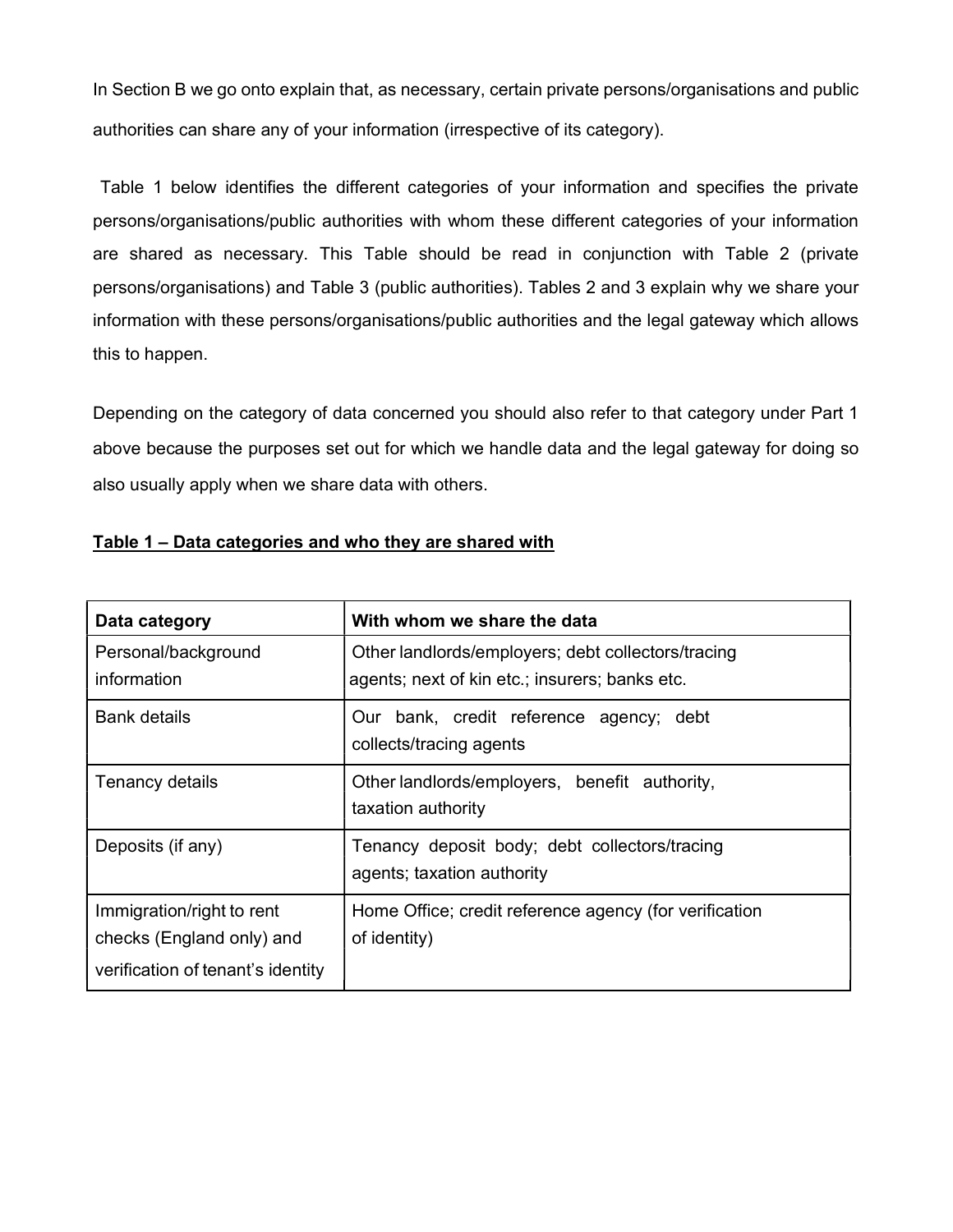| Rent and other payments                               | Bank, benefits authority, taxation authority, joint<br>tenants/resident's guarantor, insurers, other landlords                                                                                                                          |  |  |  |  |
|-------------------------------------------------------|-----------------------------------------------------------------------------------------------------------------------------------------------------------------------------------------------------------------------------------------|--|--|--|--|
| Recovery<br>of<br>arrears,<br>claims and possession   | Debt collectors/tracing agents, other landlords,<br>Taxation authority, joint tenants/residents,<br>guarantors; insurers                                                                                                                |  |  |  |  |
| Repairs/housing<br>conditions/health<br>and<br>safety | Contractors, tradespeople, etc., deposit protection<br>body, joint tenants/residents, freeholder flat<br>management etc., guarantors                                                                                                    |  |  |  |  |
| of<br><b>Breach</b><br>agreement/nuisance etc.        | tenancy Contractors, tradespeople etc., deposit protection<br>body,<br>joint<br>tenants/residents,<br>guarantors,<br>educational institution, neighbours, other residents<br>etc., freeholder, flat management agents etc.,<br>insurers |  |  |  |  |
| <b>Council Tax liability</b>                          | Taxation authority (local authority)                                                                                                                                                                                                    |  |  |  |  |
| Water charges                                         | Welsh Water/Dee Valley Water Company (where<br>property is located within the Welsh Water area) and<br>other water companies                                                                                                            |  |  |  |  |
| Utilities and services                                | Utility suppliers and service providers, e.g.<br><b>Broadband</b>                                                                                                                                                                       |  |  |  |  |
| Universal Credit, housing<br>benefit etc.             | Benefit authority (Department for Work and Pensions<br>or local authority), regulatory authority, joint<br>tenants/residents/guarantors                                                                                                 |  |  |  |  |
| Termination of tenancy                                | Other landlords, educational institutions, debt<br>collectors/tracing agent, taxation authority, deposit<br>protection<br>body,<br>bank<br>joint<br>tenant/resident/guarantors, freeholder<br>managing<br>agents etc.                   |  |  |  |  |
| CCTV/audio/ recording<br>table                        | Deposit body, joint tenants/residents, guarantor,<br>next of kin etc.                                                                                                                                                                   |  |  |  |  |
| Correspondence etc.                                   | Depending upon the applicable category of<br>information relevant correspondence etc. is shared<br>with any of the persons/organisations/authorities<br>listed in Section A.                                                            |  |  |  |  |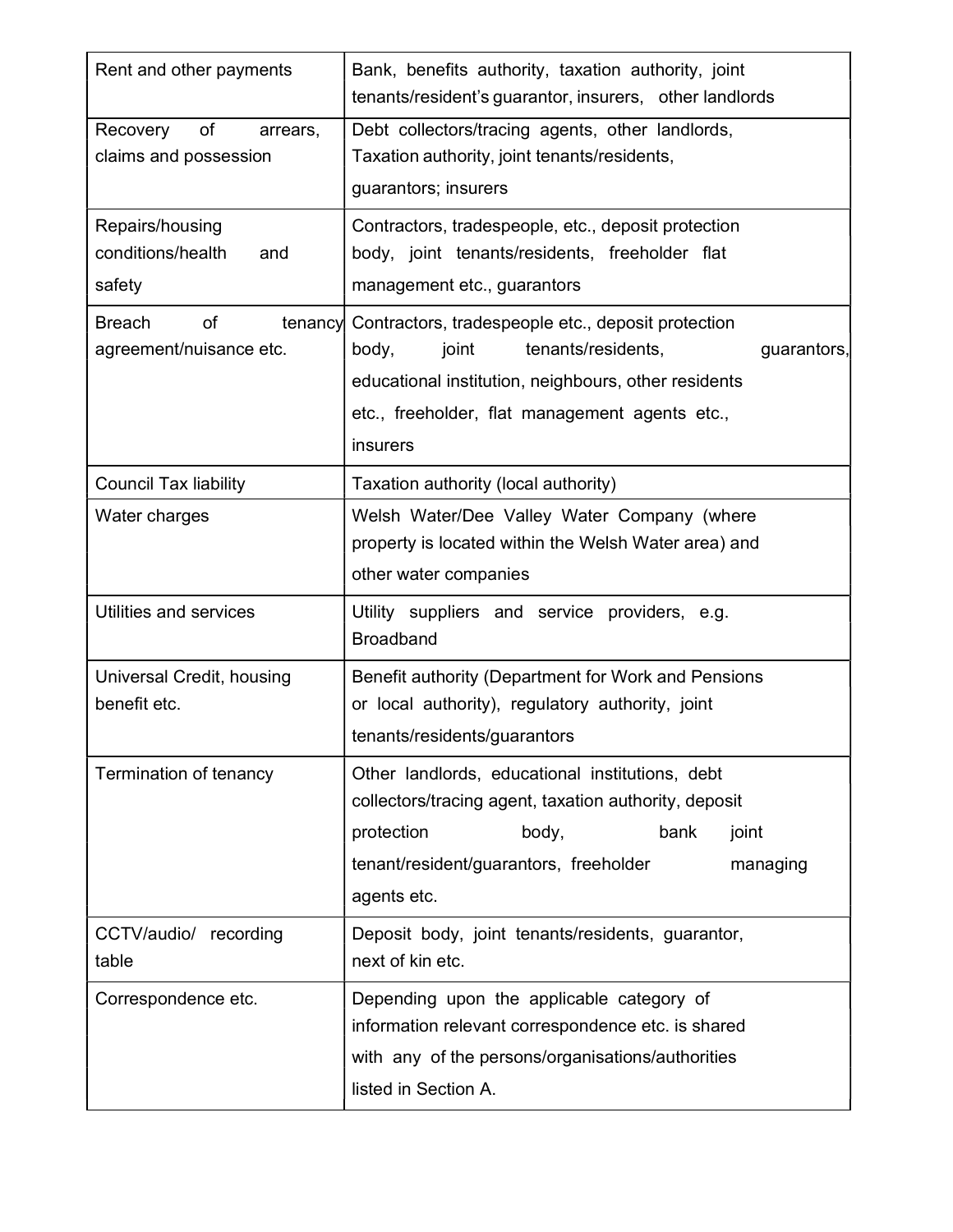| Online platforms | Joint tenants/residents; guarantors    |  |  |
|------------------|----------------------------------------|--|--|
| Insurance        | Insurers, banks etc.                   |  |  |
| Flat management  | Freeholders, flat managing agents etc. |  |  |

# Table 2 – Private persons/organisations

| Categories of persons   | <b>Purpose and legal gateway</b>                          |  |  |  |
|-------------------------|-----------------------------------------------------------|--|--|--|
| /organisations          |                                                           |  |  |  |
| Other                   | To obtain references. This is to ensure suitability for   |  |  |  |
| landlords/employers     | a tenancy in our own legitimate interests. We also        |  |  |  |
|                         | provide information to prospective landlords in their     |  |  |  |
|                         | legitimate interest to assist them in evaluating          |  |  |  |
|                         | suitability for a tenancy/residency. These interests      |  |  |  |
|                         | are to ensure that properties are let to reliable         |  |  |  |
|                         | tenants/residents. Where the property is subject to       |  |  |  |
|                         | selective licensing there is a legal obligation for new   |  |  |  |
|                         | landlords to obtain references before they let.           |  |  |  |
|                         |                                                           |  |  |  |
| Contractors/tradespeopl | Assisting in carrying out our responsibilities under      |  |  |  |
| e/service suppliers     | the tenancy agreement and for the management of           |  |  |  |
|                         | the tenancy and the property for contractual              |  |  |  |
|                         | performance. In certain cases, this is also to comply     |  |  |  |
|                         | with our legal obligations in relation to housing         |  |  |  |
|                         | conditions and health and safety, e.g. gas, electrical    |  |  |  |
|                         | and fire alarm maintenance and inspection. We will        |  |  |  |
|                         | also provide your contact details to contractors etc.,    |  |  |  |
|                         | to facilitate access to the property for contract         |  |  |  |
|                         | performance. On occasion we will arrange for              |  |  |  |
|                         | inspections in our legitimate interests. This is so that  |  |  |  |
|                         | we can deal with complaints and pursue/defend             |  |  |  |
|                         | claims.                                                   |  |  |  |
| Utility<br>companies    | and Arranging for utilities/services and establishing     |  |  |  |
| providers,<br>service   | e.g. liability for payment along with administering their |  |  |  |
| <b>Broadband</b>        | supply in our own legitimate interests and those of       |  |  |  |
|                         | the provider. This is to ensure utilities/services are    |  |  |  |
|                         | provided and that liability is correctly established.     |  |  |  |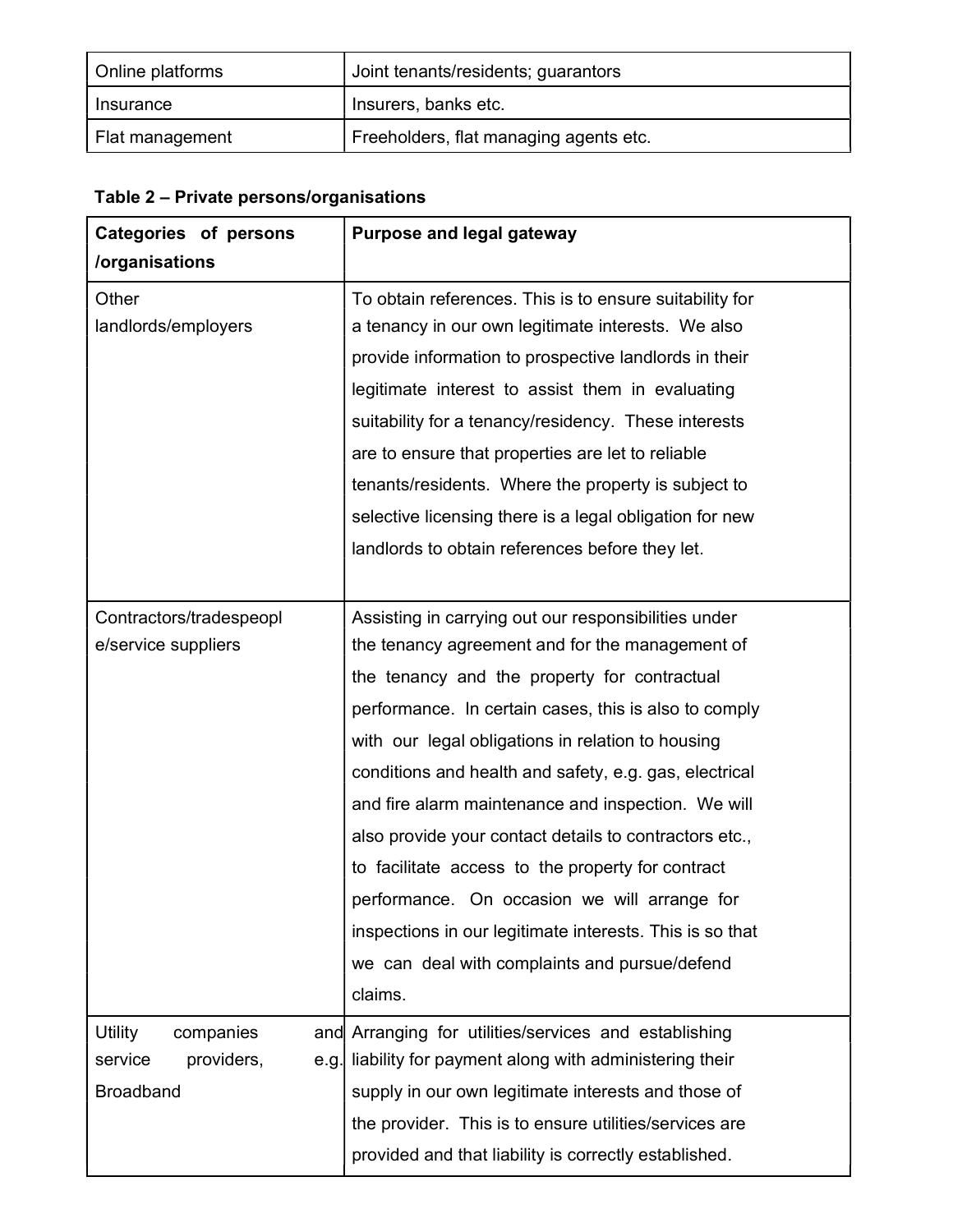|                           | Utility companies also have certain statutory            |  |  |  |  |  |  |
|---------------------------|----------------------------------------------------------|--|--|--|--|--|--|
|                           | obligations to perform, e.g. metering. In the case of    |  |  |  |  |  |  |
|                           | utilities or other service providers if we agree to      |  |  |  |  |  |  |
|                           | provide any relevant utility or services as part of the  |  |  |  |  |  |  |
|                           | tenancy agreement then these arrangements are            |  |  |  |  |  |  |
|                           | made for contractual performance. Otherwise, they        |  |  |  |  |  |  |
|                           | are in the legitimate interests of the utilities/service |  |  |  |  |  |  |
|                           | providers to ensure that they can effectively carry      |  |  |  |  |  |  |
|                           | out their various activities.                            |  |  |  |  |  |  |
| Credit reference agencies | We request and consider credit and other                 |  |  |  |  |  |  |
|                           | referencing relating to deciding on the suitability of   |  |  |  |  |  |  |
|                           | tenants and residents for a tenancy. This is in our      |  |  |  |  |  |  |
|                           | own legitimate interest to ensure that we let to         |  |  |  |  |  |  |
|                           | reliable tenants/residents.<br>This may<br>include the   |  |  |  |  |  |  |
|                           | Residential Landlords Association who undertake on       |  |  |  |  |  |  |
|                           | behalf of their members with Call Credit.                |  |  |  |  |  |  |
| Debt<br>collects/tracing  | To trace you or make a claim in our legitimate           |  |  |  |  |  |  |
| agents                    | interests. These are to enforce our legal rights.        |  |  |  |  |  |  |
| Joint tenants/residents   | Management of the tenancy and the property for           |  |  |  |  |  |  |
|                           | contractual performance. Additionally, in our own        |  |  |  |  |  |  |
|                           | legitimate<br>interests<br>of<br>those<br>joint<br>and   |  |  |  |  |  |  |
|                           | tenants/residents where there are arrears of rent or     |  |  |  |  |  |  |
|                           | other payments due or breaches of the terms of the       |  |  |  |  |  |  |
|                           | tenancy agreement as they are either jointly liable      |  |  |  |  |  |  |
|                           | for performance or non- performance could                |  |  |  |  |  |  |
|                           | adversely impact on their continued residence at the     |  |  |  |  |  |  |
|                           | property. The legitimate interests are to protect our    |  |  |  |  |  |  |
|                           | own property interests and to enforce our rights.        |  |  |  |  |  |  |
| Guarantors                | Management of the tenancy and the property for           |  |  |  |  |  |  |
|                           | contractual<br>performance.<br>inform<br>We also         |  |  |  |  |  |  |
|                           | guarantors of claims and liabilities for contractual     |  |  |  |  |  |  |
|                           | performance of the guarantee. It is in our own           |  |  |  |  |  |  |
|                           |                                                          |  |  |  |  |  |  |
|                           | legitimate interests and those of the guarantor to       |  |  |  |  |  |  |
|                           | give and receive information relating to non-            |  |  |  |  |  |  |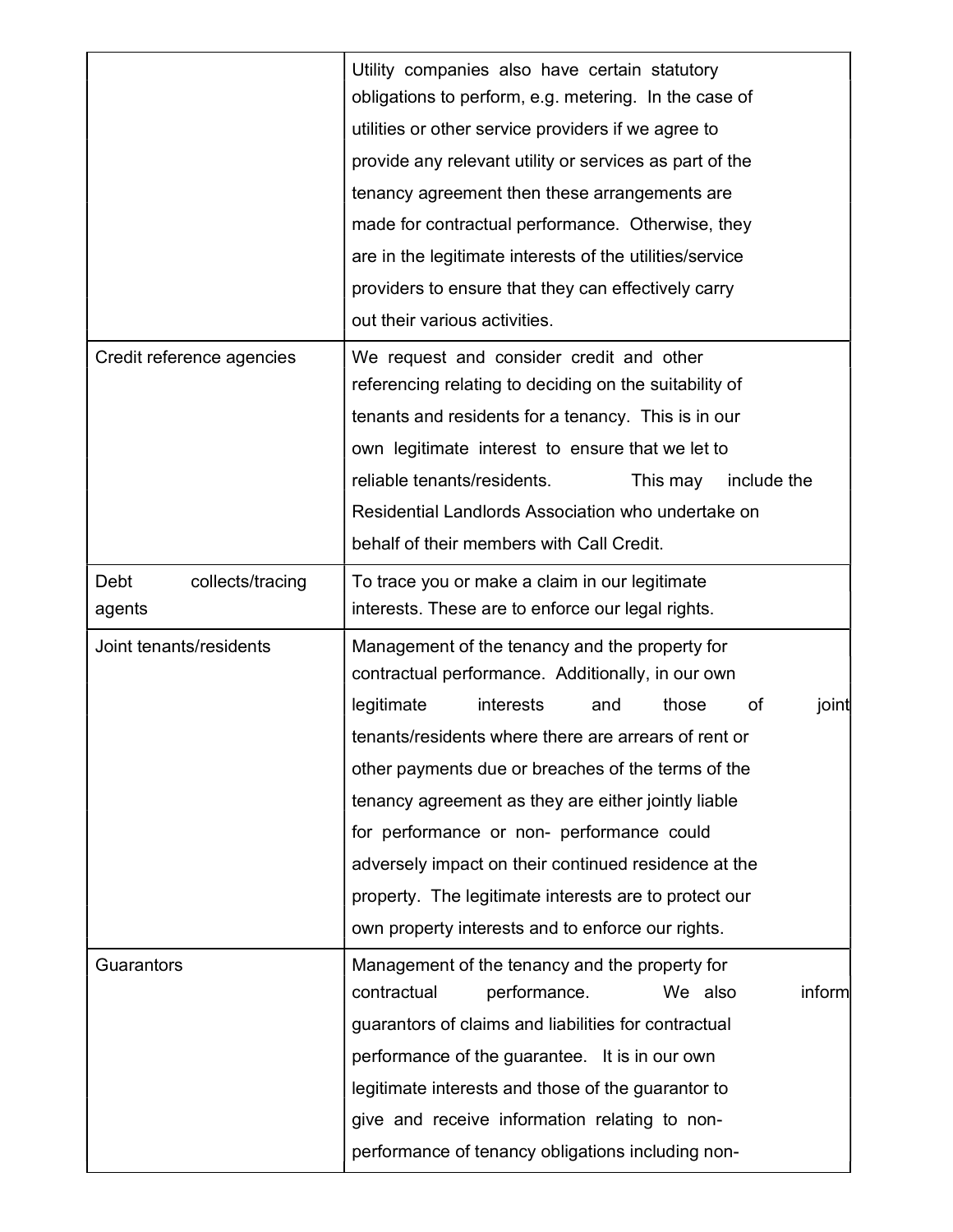|                                               | payment of rent and other payments. Our interests                                                   |  |  |  |  |  |
|-----------------------------------------------|-----------------------------------------------------------------------------------------------------|--|--|--|--|--|
|                                               | are to protect our property interests and to enforce                                                |  |  |  |  |  |
|                                               | our rights and the guarantor's interests are so that                                                |  |  |  |  |  |
|                                               | the guarantor is aware of possible liability under the                                              |  |  |  |  |  |
|                                               | guarantee.                                                                                          |  |  |  |  |  |
| Next of kin etc.                              | To make contact with them in the event of an                                                        |  |  |  |  |  |
|                                               | emergency to protect your vital interests.                                                          |  |  |  |  |  |
| <b>Insurers</b>                               | To arrange public and other liability insurance and                                                 |  |  |  |  |  |
|                                               | rent insurance and to make claims. This is in our                                                   |  |  |  |  |  |
|                                               | legitimate interests and the insurers legitimate                                                    |  |  |  |  |  |
|                                               | interests. These are making sure that appropriate                                                   |  |  |  |  |  |
|                                               | insurance is arranged and the policies are correctly                                                |  |  |  |  |  |
|                                               | administered. Under the terms of policies, we are                                                   |  |  |  |  |  |
|                                               | required contractually to provide information to                                                    |  |  |  |  |  |
|                                               | insurers.                                                                                           |  |  |  |  |  |
| <b>Banks and lenders</b>                      | Where we have loans, information regarding                                                          |  |  |  |  |  |
|                                               | tenancies must be provided to arrange and                                                           |  |  |  |  |  |
|                                               | administer loans. This is in our own legitimate                                                     |  |  |  |  |  |
|                                               | interests to finance our business. Contractually they                                               |  |  |  |  |  |
|                                               | are entitled to your information. In the case of banks                                              |  |  |  |  |  |
|                                               | information about you can be shared for the                                                         |  |  |  |  |  |
|                                               | purposes of administering rental and other                                                          |  |  |  |  |  |
|                                               | payments for contractual performance.<br>Your                                                       |  |  |  |  |  |
|                                               | information can also be shared for the purposes of                                                  |  |  |  |  |  |
|                                               | preventing and detecting money laundering and                                                       |  |  |  |  |  |
|                                               | fraud. This is in our own legitimate interests and                                                  |  |  |  |  |  |
|                                               | those of the bank in order to detect crime.                                                         |  |  |  |  |  |
|                                               | Contractually we may be required to provide                                                         |  |  |  |  |  |
|                                               | information regarding insurance cover to banks etc.                                                 |  |  |  |  |  |
|                                               | providing us with loans. This is in our legitimate                                                  |  |  |  |  |  |
|                                               | interests to ensure compliance with the loan                                                        |  |  |  |  |  |
|                                               | conditions and in the interests of the bank etc. to see                                             |  |  |  |  |  |
|                                               | that appropriate insurance cover is in place.                                                       |  |  |  |  |  |
| other<br>Neighbours,<br>tenants and residents | The management of the tenancy and the property.<br>This includes information relating to complaints |  |  |  |  |  |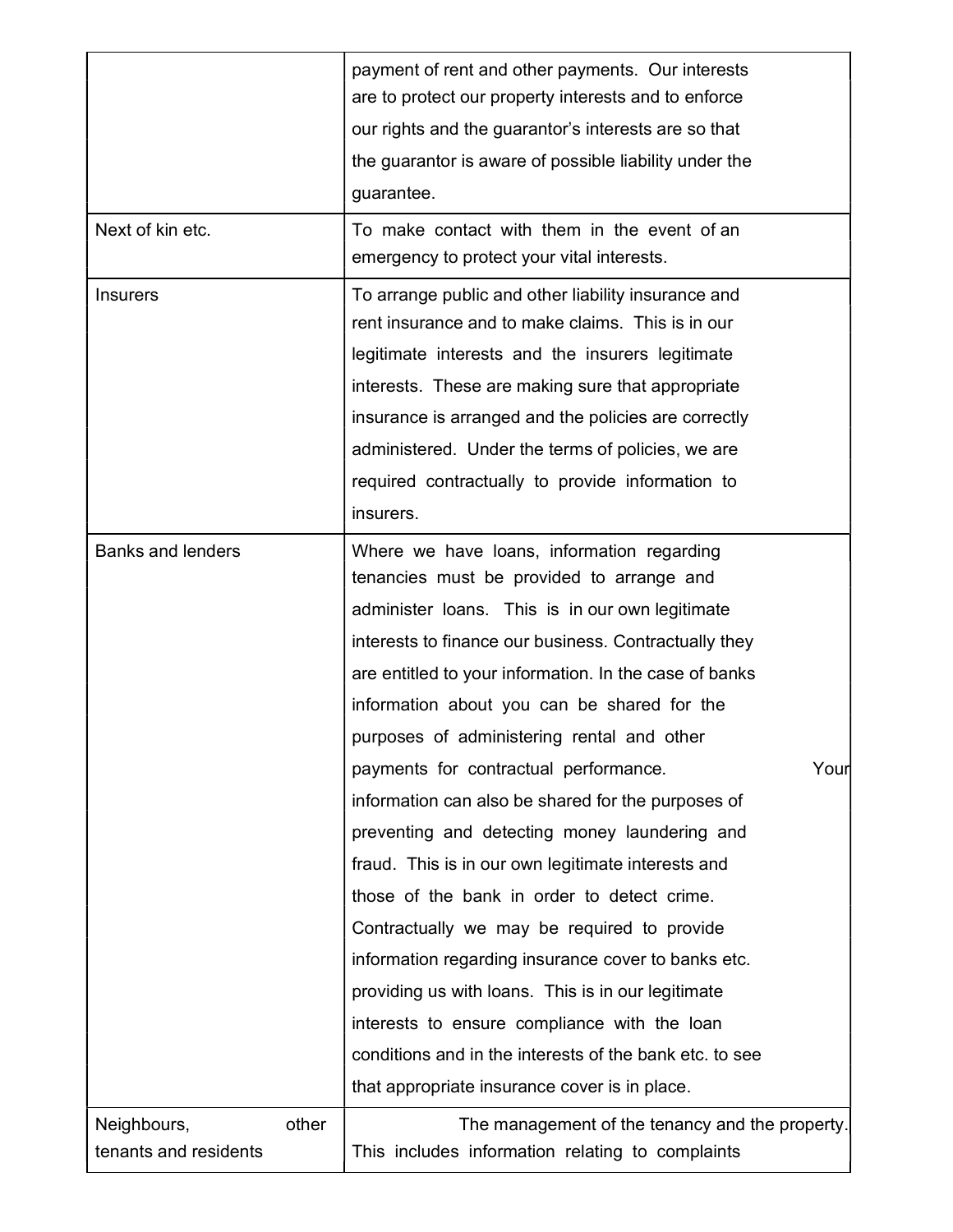|                         | including alleged breaches of the tenancy<br>agreement and anti social behaviour, as well as the |  |  |  |  |  |
|-------------------------|--------------------------------------------------------------------------------------------------|--|--|--|--|--|
|                         | abandonment of the property. It can include car                                                  |  |  |  |  |  |
|                         | registration information. This is in our own legitimate                                          |  |  |  |  |  |
|                         | interests to protect our property rights and to                                                  |  |  |  |  |  |
|                         | enforce compliance with the terms of the tenancy. It                                             |  |  |  |  |  |
|                         | is also in the legitimate interests of neighbours for                                            |  |  |  |  |  |
|                         | their enjoyment of their own properties and to                                                   |  |  |  |  |  |
|                         | protect their property, interests and rights.                                                    |  |  |  |  |  |
| Flat                    | freeholders, The management of the tenancy and the property.                                     |  |  |  |  |  |
| managing                | agents etc., Under leases/other contractual arrangements they                                    |  |  |  |  |  |
| where the property is a | are entitled to certain information, e.g. who occupies                                           |  |  |  |  |  |
| flat.                   | the flat and the terms of such occupation. Further,                                              |  |  |  |  |  |
|                         | consents/permissions may be required relating to                                                 |  |  |  |  |  |
|                         | the tenancy for the carrying out of alterations or                                               |  |  |  |  |  |
|                         | works or your information may be relevant to repairs.                                            |  |  |  |  |  |
|                         | This is done in our own legitimate interests. These                                              |  |  |  |  |  |
|                         |                                                                                                  |  |  |  |  |  |
|                         | are to ensure we comply with our own contractual                                                 |  |  |  |  |  |
|                         | obligations. Additionally, there may be complaints                                               |  |  |  |  |  |
|                         | involving breach of the terms of these leases/other                                              |  |  |  |  |  |
|                         | contractual provisions connected with nuisance,                                                  |  |  |  |  |  |
|                         | non-compliance with leases/other arrangements or                                                 |  |  |  |  |  |
|                         | anti social behaviour.<br>this<br>Consequent<br>upon                                             |  |  |  |  |  |
|                         | information may be shared in our own legitimate                                                  |  |  |  |  |  |
|                         | interests or those of the freeholder managing agent                                              |  |  |  |  |  |
|                         | etc., concerned. This is to ensure compliance with                                               |  |  |  |  |  |
|                         | our own contractual legal obligations and/or for the                                             |  |  |  |  |  |
|                         | management of the block.                                                                         |  |  |  |  |  |
| Web sites, portals etc. | Undertaking searches and obtaining publically                                                    |  |  |  |  |  |
|                         | available information relevant to your suitability for                                           |  |  |  |  |  |
|                         | a tenancy/residency and relating to the                                                          |  |  |  |  |  |
|                         | management of the tenancy and the property. This                                                 |  |  |  |  |  |
|                         | is undertaken in accordance with applicable data                                                 |  |  |  |  |  |
|                         | protection law and guidance and subject to data                                                  |  |  |  |  |  |
|                         | protection principles.<br>In connection<br>with<br>your                                          |  |  |  |  |  |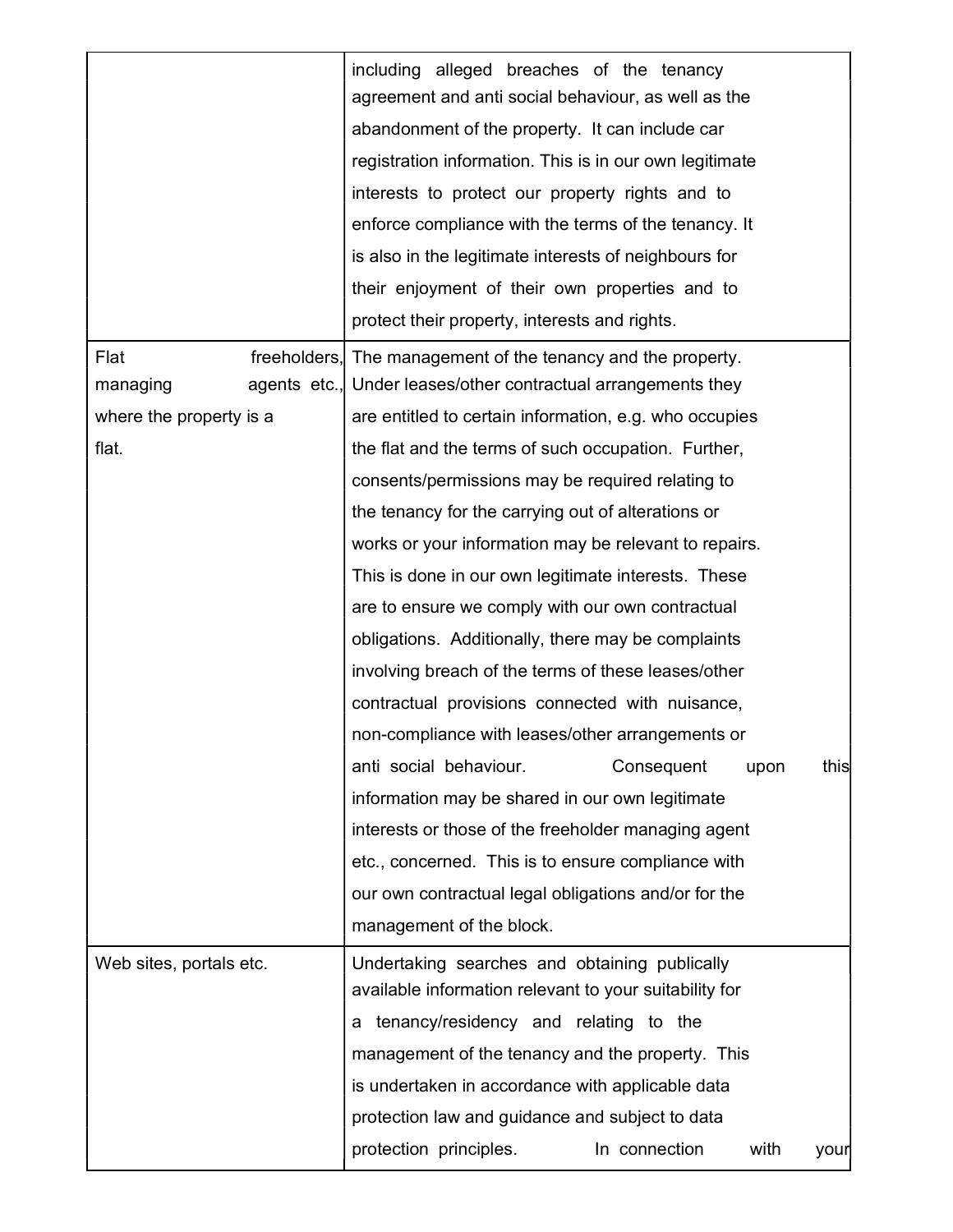| application              | for | а   | tenancy, | we     | mav      | receive |
|--------------------------|-----|-----|----------|--------|----------|---------|
| information              | via | any | online   | portal | involved | for     |
| contractual performance. |     |     |          |        |          |         |

# Table 3 – Public Authorities

| Home Office       | Immigration/right to rent checks for the performance<br>of our legal obligations |  |
|-------------------|----------------------------------------------------------------------------------|--|
| Benefit authority | The administration of benefits such as Universal                                 |  |
|                   | Credit (by the Department for Work and Pensions)                                 |  |
|                   | and the housing benefit/local housing allowance by                               |  |
|                   | the local authority. This includes applications to                               |  |
|                   | them for direct payment of benefit to ourselves. It                              |  |
|                   | extends to claims by them for overpayment where we                               |  |
|                   | receive direct payments. This is for contractual                                 |  |
|                   | performance and/or in our legitimate interests to                                |  |
|                   | ensure that we collect rent and that amounts                                     |  |
|                   | properly due to us are received.                                                 |  |
| Deposit body      | Under housing legislation we are required to protect                             |  |
|                   | any deposit which you pay in connection with the                                 |  |
|                   | tenancy. We may pay this into a custodial scheme                                 |  |
|                   | which holds the money or alternatively hold it                                   |  |
|                   | ourselves in which case it is insured. We have to                                |  |
|                   | register the deposit with the deposit body concerned.                            |  |
|                   | This is to comply with our legal obligations. During                             |  |
|                   | the course of the tenancy it may be necessary to give                            |  |
|                   | details of any changes to the deposit body to comply                             |  |
|                   | with our legal obligations. On the termination of the                            |  |
|                   | tenancy for contractual performance we must                                      |  |
|                   | arrange for the return of the deposit in whole or in                             |  |
|                   | part depending on whether there are any claims on it                             |  |
|                   | or not by us. In the event of disputes these can be                              |  |
|                   | submitted to adjudication in which case it is                                    |  |
|                   | necessary for information to be provided to the                                  |  |
|                   | deposit body concerned (and its adjudicator) in our                              |  |
|                   |                                                                                  |  |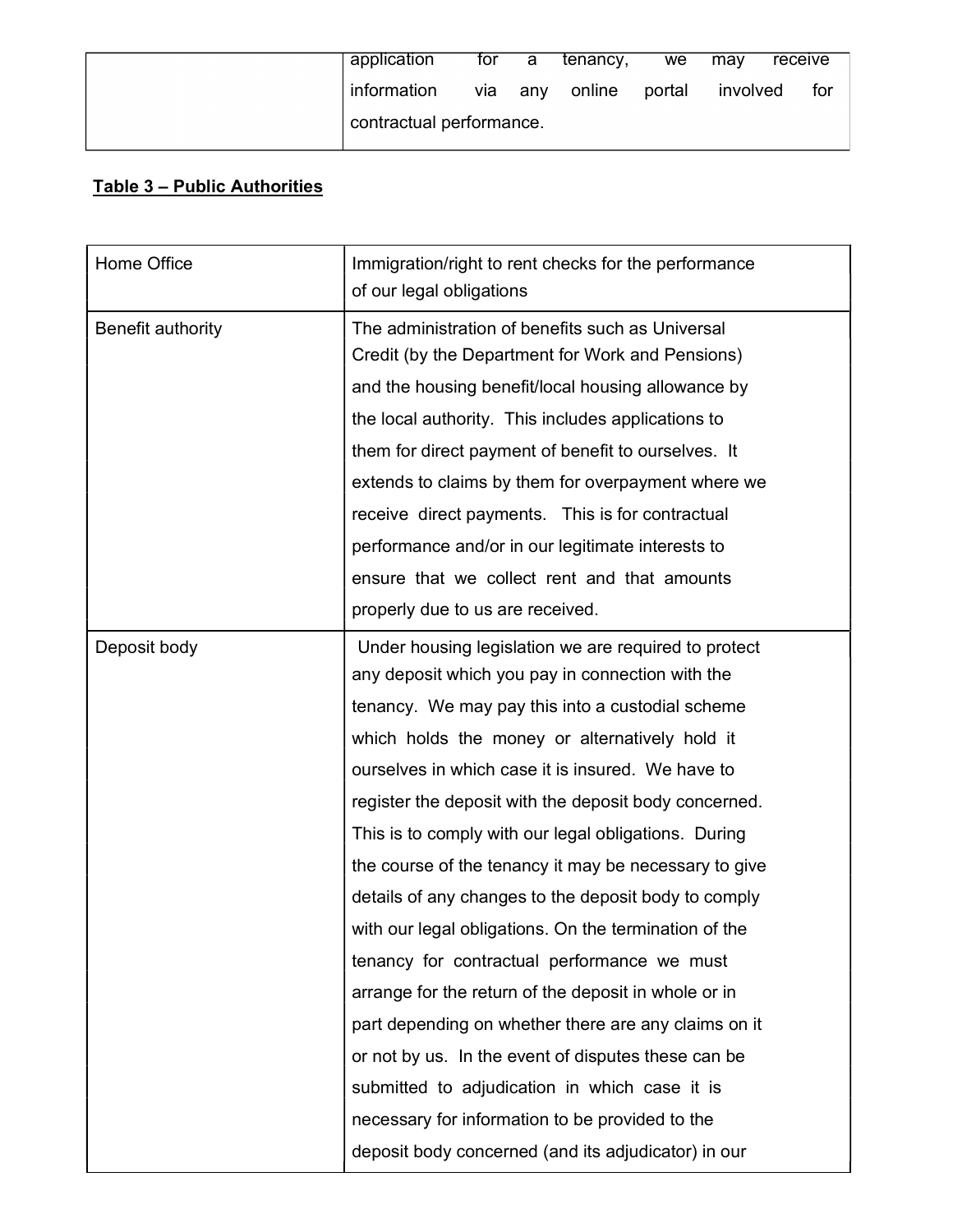|                                 | legitimate interests to pursue or defend claims. This<br>is also contractually required under the rules of the<br>scheme.                                                                                                                                                                                                                                                                                                                                                                                                                                                                                                                                                                                             |
|---------------------------------|-----------------------------------------------------------------------------------------------------------------------------------------------------------------------------------------------------------------------------------------------------------------------------------------------------------------------------------------------------------------------------------------------------------------------------------------------------------------------------------------------------------------------------------------------------------------------------------------------------------------------------------------------------------------------------------------------------------------------|
| <b>Educational institutions</b> | Information relating to non- payment of rent, breach<br>of tenancy terms, nuisance or anti social behaviour<br>may be shared with educational institutions where<br>you are studying. Educational institutions can<br>operate complaints schemes in conjunction with<br>landlords of student properties. This can include<br>information about tenancy terminations. This is in<br>our own legitimate interests to protect our property<br>interests and our rights and in the interests of the<br>educational institution concerned to oversee the                                                                                                                                                                   |
|                                 | conduct of their students.                                                                                                                                                                                                                                                                                                                                                                                                                                                                                                                                                                                                                                                                                            |
| <b>Taxation authorities</b>     | These are HM Revenue and Customs and (in the case<br>of Council Tax and Council Tax reduction schemes)<br>local authorities, as well as any other public authority<br>having power to levy taxes or charges. We are<br>required by law to make appropriate returns to<br>comply with legislation imposing taxes etc. In the<br>case of Council Tax this is required where statutory<br>notice to that effect is served on us. Otherwise, we<br>share information with the local authority relating to<br>Council Tax in our own legitimate interests to ensure<br>that Council Tax is correctly administered and in the<br>legitimate interests of the local authority to collect<br>information for the same reason. |

# B – Private persons/organisations/public authorities with whom any information is shared

As necessary, we share all of your information (irrespective of its category) with certain private bodies/organisations/public authorities. This includes transferring your information to them and receiving it from them. These are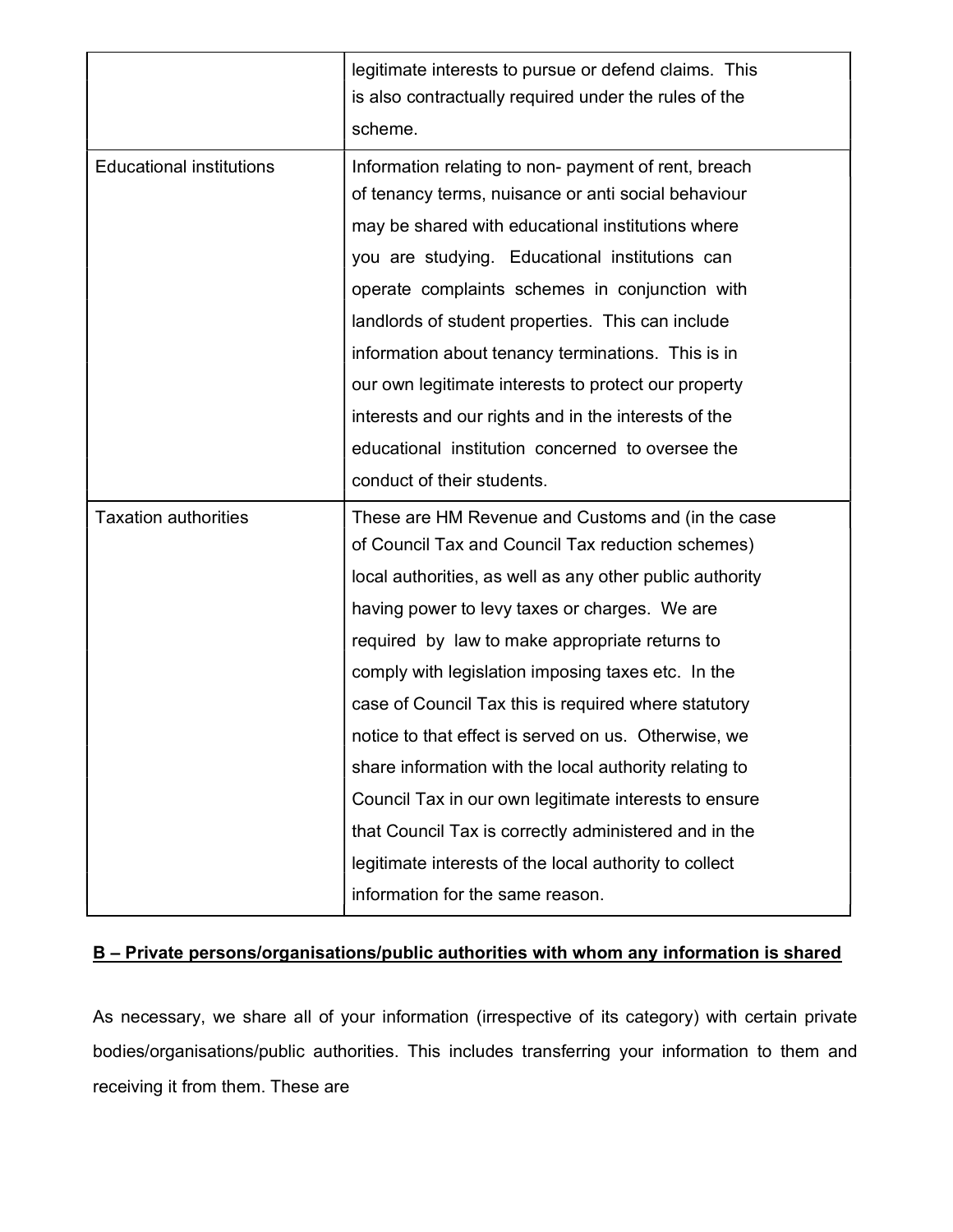| Category                     | of Purposes and legal gateway                                                                                      |  |  |  |
|------------------------------|--------------------------------------------------------------------------------------------------------------------|--|--|--|
| person/organisation/publ     |                                                                                                                    |  |  |  |
| ic authority                 |                                                                                                                    |  |  |  |
| <b>Professional advisers</b> | Assistance and advice regarding the management<br>of the tenancy and the property for contractual                  |  |  |  |
|                              | performance. Where we handle your information                                                                      |  |  |  |
|                              | under some other gateway and a professional                                                                        |  |  |  |
|                              | adviser assists or advises this will for the same                                                                  |  |  |  |
|                              | purpose and under the same legal gateway. If it is in                                                              |  |  |  |
|                              | the legitimate interests of ourselves or someone else                                                              |  |  |  |
|                              | then those interests will be the same. These are to                                                                |  |  |  |
|                              | ensure that we act appropriately and properly as                                                                   |  |  |  |
|                              | well as according to the law.                                                                                      |  |  |  |
| Police/law<br>agencies*      | enforcement Prevention/detection of crime and anti social<br>behaviour in our and their legitimate interests. This |  |  |  |
|                              | is to protect our property and enforce our rights                                                                  |  |  |  |
|                              | and to enforce the law.                                                                                            |  |  |  |
| Regulatory authorities*      | To carry out their functions in their legitimate<br>interests. These are to enforce legal requirements.            |  |  |  |
|                              | On occasion, we may be under a legal obligation to                                                                 |  |  |  |
|                              | provide your information, particularly if a notice to                                                              |  |  |  |
|                              | that effect is served on us. This can include an                                                                   |  |  |  |
|                              | ombudsman or accreditation or similar scheme of                                                                    |  |  |  |
|                              | which we are a member. It also includes water                                                                      |  |  |  |
|                              | companies, utility providers who are exercising their                                                              |  |  |  |
|                              | functions as statutory undertakers.                                                                                |  |  |  |
| Letting<br>and               | managing To let or manage the property in our and their                                                            |  |  |  |
| agents                       | legitimate interests. These are so that the tenancy                                                                |  |  |  |
|                              | and the property are effectively let and managed.                                                                  |  |  |  |
|                              | Contractually we are required to provide your                                                                      |  |  |  |
|                              | information to any letting/managing agent we                                                                       |  |  |  |
|                              | instruct.                                                                                                          |  |  |  |
| Courts*                      | The administration of Justice in our legitimate<br>interests. These are to pursue and defend claims.               |  |  |  |